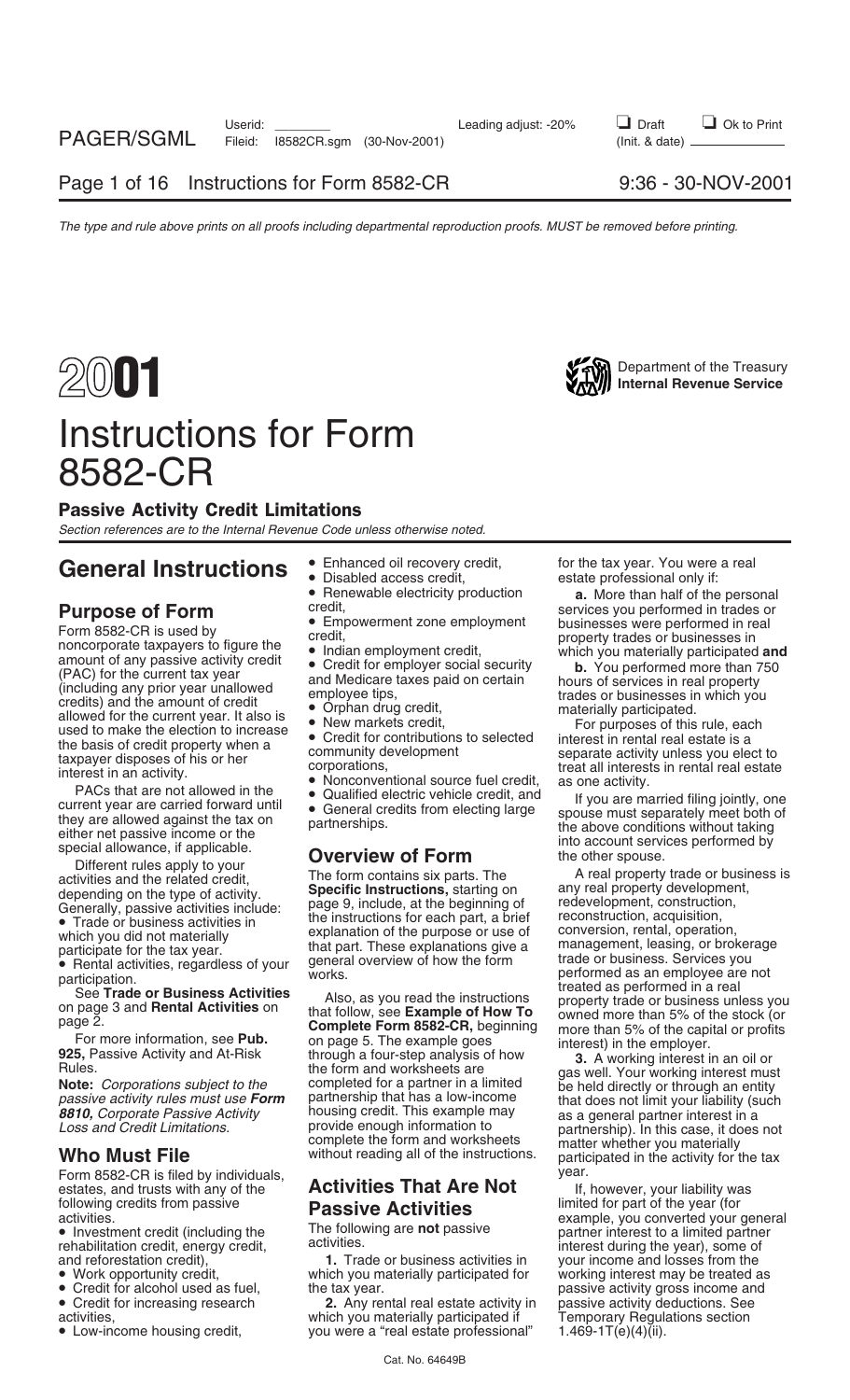or 10% of the number of days during Significant personal services venture.<br>the year that the home was rented at include only services performed by

a rental activity. See **Heporting** gain from its appreciation and the **call income is less than 2%** any of the five exceptions, it is page if you meet any of the **completions** of the smaller of the **unadjusted** generally a

page if you meet any of the<br>exceptions.<br>
An activity is a rental activity if the smaller of the **unadjusted**<br>
An activity is a rental activity if the property<br>
An activity is a rental activity if the property (real or pers

1. The **average period of**<br> **customer use** is:<br> **a.** 7 days or less or<br> **b.** 30 days or less and significant<br> **b.** 30 days or less and significant<br> **c.** The gross rental income from<br> **c.** The gross rental income from<br> **e.** 

customer use for a class of property bemployer's convenience to an<br>by dividing the total number of days in semployee or the employee's spouse by dividing the total number of days in employee or the employee's spouse used for low-income housing credits b<br>All rental periods by the number of or dependents is incidental to the from a partnership. S corporation, or all rental periods by the number of or dependents is incidental to the from a partnership, S corporation, or or<br>
rentals during the tax vear. If the activity or activities in which the other pass-through entity if your rentals during the tax year. If the activity or activities in which the other pass-through entity if your activity or activity or activity or activity in volves renting more than employee performs services. activity involves renting more than interprovee performs services.<br>The interest in the pass-through entity pass of property one class of property, multiply the variancy one clas each class by the ratio of the gross defined business hours for service.

**4.** The rental of a dwelling unit you rental income from that class to the nonexclusive use by various used as a residence if section customers. activity's total gross rental income. unit that you also used as a home these class-by-class average periods corporation, or joint venture in your during the year for a number of days weighted by gross income. See capacity as an owner of an interest in that ex

the year that the home was rented at<br>
a fair rental.<br>
5. An activity of trading personal<br>
property for the account of owners of<br>
the activity. For purposes<br>
of this rule, personal property means<br>
of this rule, personal pro

activities are not entered on Form **services** were provided in making the on page 3) and, if so, Fental property available for customer **2.** Whether you materially<br>use participated in the activity for the tax

limitations other than the passive **Findite Containery personal services** wear (see credit limitation rules. page 3). **Rental Activities** *Rental property available for customer* **• If the activity is a trade or business is a trade or business is a trade or business is a trade or business is a passive activity in which you <b>did not**<br>A ren A rental activity is a passive activity buridividuals and the customers' use of batterially participate, enter the<br>even if you materially participated in buridic rental property is incidental to bare credits from the activ

However, if you meet any of the to an activity of holding property for five exceptions listed below, the investment if the main purpose of rental of the property is not treated as holding the property is to realize a a ren

280A(c)(5) applies. This section The activity's average period of **5.** You provide property for use in applies if you rented out a dwelling customer use equals the sum of a nonrental activity of a partnership, S Regulations section 1.469-1(e)(3)(iii). the partnership, S corporation, or joint

Generally, credits from these **2. Extraordinary personal** (see **Trade or Business Activities** activities are not entered on Form **services** were provided in making the on page 3) and, if so,

these activities may be subject to use.<br>Initiations other than the passive **the interventival participate of the tax**<br>
Fortanglinary personal sensions year (see **Material Participation** on

estate activity in which you materially **3.** Rental of the property is **a constant of the activity meets any of the five**<br>participated and you were a real **incidental** to a nonrental activity.<br>The rental of property is inc

An activity is **not** a rental activity if: **b.** The rental property was mainly low-income housing credits) from<br>**1** The average period of used in the trade or business activity passive rental real estate activities in

available for customer use.<br>Figure the average period of and the credits for property placed in service<br>customer use for a class of property employer's convenience to an before 1990. This worksheet is also was acquired before 1990, regardless average period of customer use of other that property available during of the date the property was placed in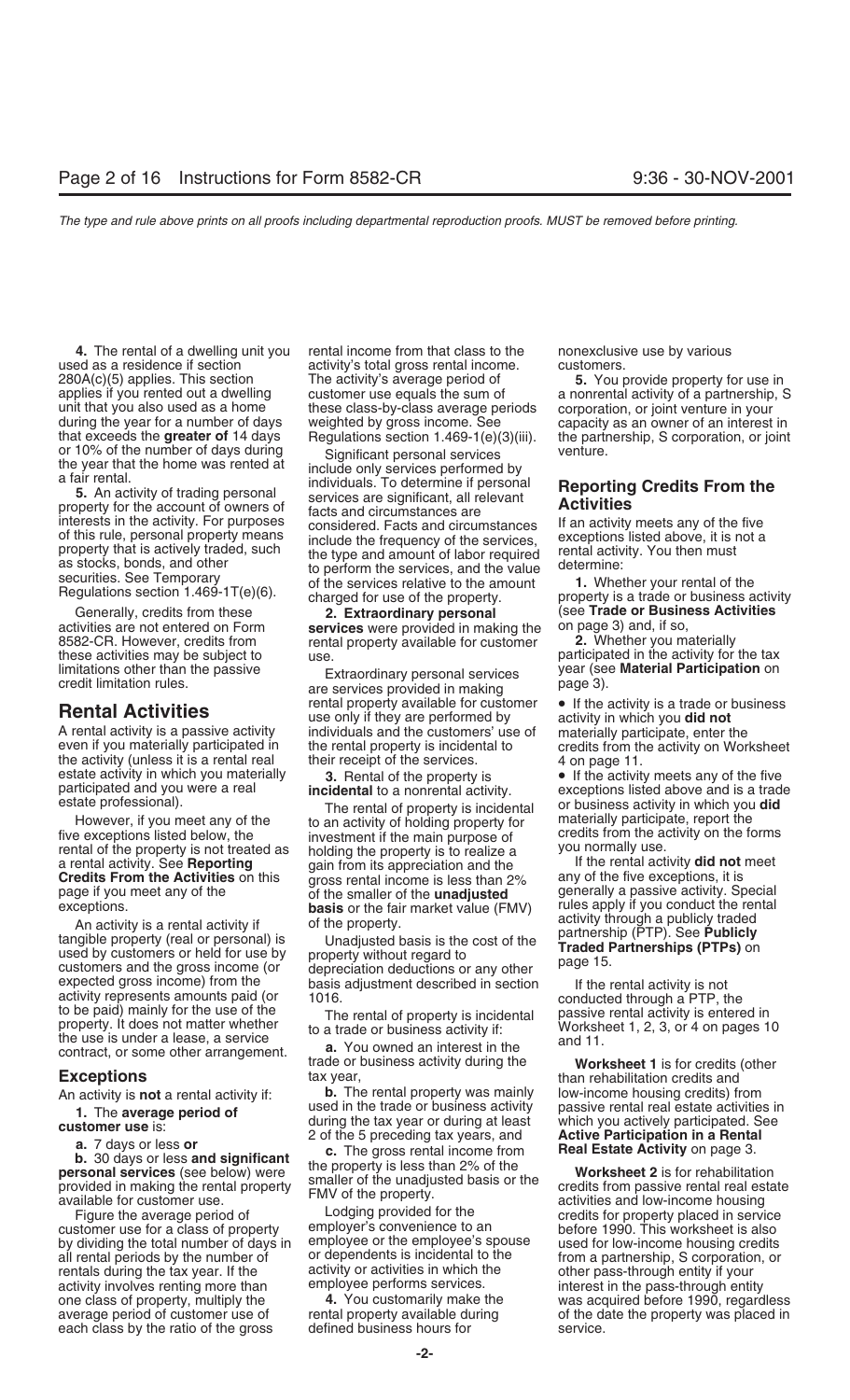passive trade or business activities in less than 10% (by value) of all separately), there is no special which you did not materially interests in the activity. Active allowance.<br>
participate and passive rental real participation is a less stringent

If you actively participated in a a significant and bona fide sense. **Trade or Business**<br>passive rental real estate activity, you Management decisions that may passive rental real estate activity, you may be able to claim credits from the count as active participation include: **Activities** activity for the tax attributable to a **•** Approving new tenants, <br>special allowance of up to \$25,000, • Deciding on rental terms, activity (other than a rental activity or<br>reduced by any passive losses • Approving capital allowed under this exception on **Form** 

The special allowance also applies<br>
to low-income housing credits and<br>
to low-income housing credits and<br>
rehabilitation credits from a rental real<br>
expecting a separate activity, even if you did not<br>
extant activity, eve

filing a separate return for the year, which the surviving spouse qualified. **In Epot ting**<br>and lived with your spouse at any **If** your modified adjusted gross **Activities** 

the trust as part of the decedent's on the amount of the maximum<br>estate may actively participate in a<br>rental real estate activity. Limited preceding paragraph. The maximum passive activity. Report the credits<br>rental real e

decedent's death if the decedent separately) and your modified and trade the amount to enter on Form<br>would have satisfied the active adjusted gross income. 8582-CR for each trade or business

there is no special allowance. apply. See **Publicly Traded** A qualified revocable trust may **Partnerships (PTPs)** on page 15. elect to be treated as part of a However, for low-income housing decedent's estate for purposes of the credits for property placed in service special allowance for active<br>
participation in rental real estate before 1990 and for rehabilitation<br>
participation in rental real estate credits, the limits on modified For the material participation tests participation in rental real estate credits, the limits on modified activities. The election must be made adjusted gross income are increased. that follow, participation generally decedent's estate and the trustee of the revocable trust. This rule is (\$100,000 if married filing separately), interest in the activity at the time you effective for estates of decedents who your special allowance is limited to did the work. The capacity in which

**Worksheet 3** is for low-income died after August 5, 1997. For details, 50% of the difference between housing credits for property placed in see section 645. \$250,000 (\$125,000 if married filing

service after 1989 (unless held<br>through a pass-through entity in the participate in a rental real estate through a pass-through entity in participate in a rental real estate<br>which you acquired your interest activity if at **Worksheet 4** is for credits from spouse's interest) in the activity was (\$125,000 or more if married filing

**Active Participation in a** participated in making management in which you acquired your interest<br>**Rental Real Estate Activity** provide services (such as repairs) in the fore 1990).

**8582,** Passive Activity Losses. • Other similar decisions. investment) that:<br>The approviate investment of the **maximum special allowance 1** Involves the

time during the year.<br>Only an individual, **a qualifying** line 10 on page 10) is \$100,000 or **Trade or business activities with**<br>**Conditional instance on page 10**) is \$100,000 or **material participation.** If you Only an individual, **a qualifying** line 10 on page 10) is \$100,000 or<br>
estate, or **a qualified revocable** less (\$50,000 or less if married filing material participation. If you<br> **trust** that made an election to treat separ

partners may not actively participate<br>
unless future regulations provide an<br>
exception. (\$50,000 if married filing separately),<br>
A qualifying estate is the estate of<br>
a decedent for tax years ending less<br>
than 2 years afte

rental real estate activity for the tax income is \$150,000 or more (\$75,000 year the decedent died. or more if married filing separately). or more if married filing separately), activity through a PTP, special rules there is no special allowance.

participate and passive rental real participation is a less stringent<br>estate activities in which you did not requirement than material<br>actively participate (but not participation (see **Material**<br>rehabilitation credits from

• Approving capital or repair an activity treated as incidental to an expenditures, and  $\frac{1}{2}$  and activity of holding property for

participation requirements for the activity in which you did not materially rental real estate activity for the tax income is \$150,000 or more (\$75,000 participate. However, if you held the

by both the executor (if any) of the If your modified adjusted gross includes any work done in connection decedent's estate and the trustee of income is more than \$200,000 with an activity if you owned an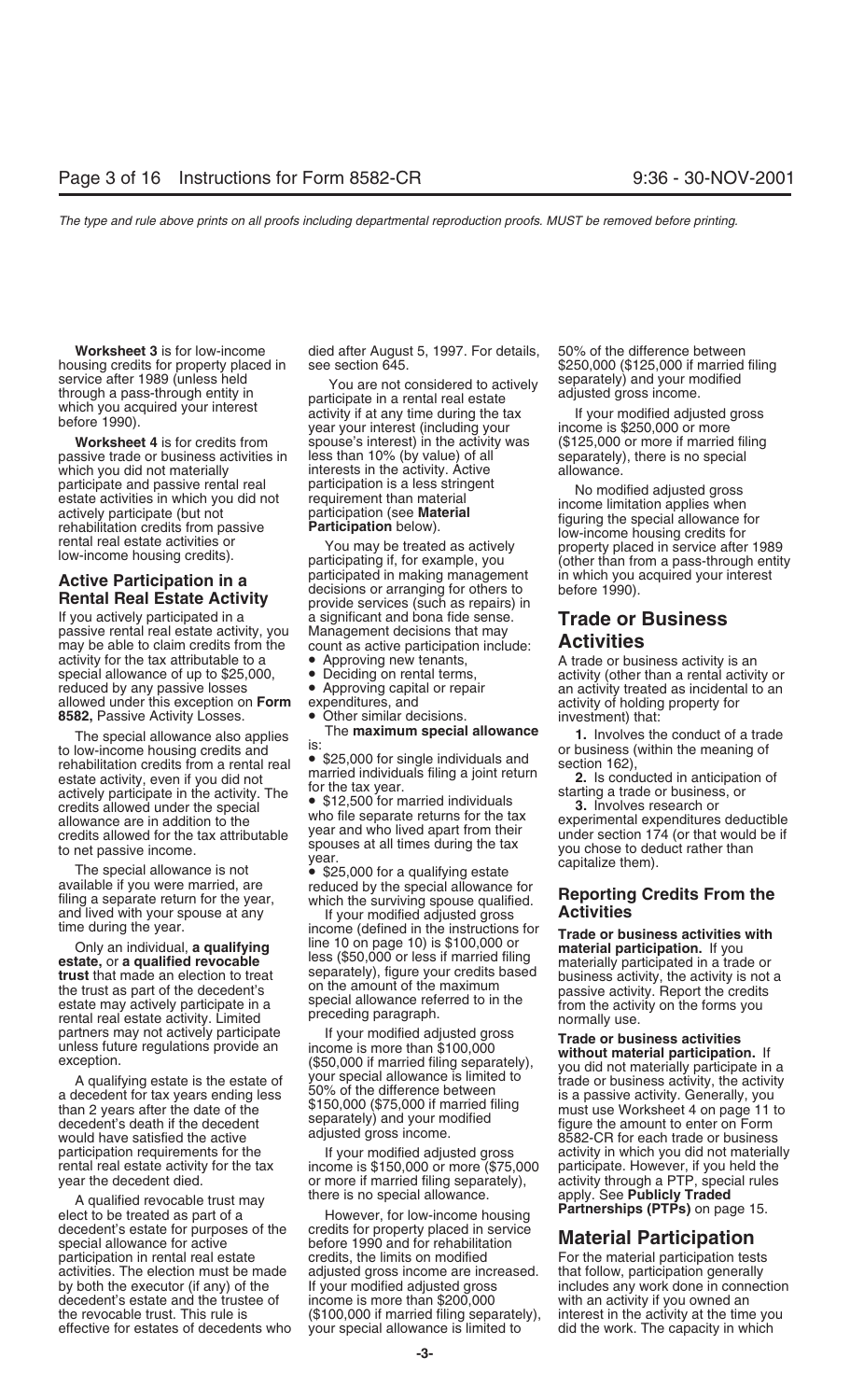you did the work does not matter. any interest in the activity) for the also were a general partner in the

customarily do in the same type of **participation activity** for the tax within your tax year (or, if shorter, activity **and** wear, and you participated in all during the portion of the partnersh

• One of your main reasons for doing significant participation activities tax year in which you directly or<br>during the year for more than 500 indirectly owned your limited painting the year for more than 500 disallowance of losses or credits from hours. The state of the state interest). the activity under the passive activity <br>
is any trade or business activity in electing large partnership's taxable<br>
is any trade or business activity in electing large partnership's taxable

**Proof of participation.** You may which you participated for more than income or loss from all trade or prove your participation in an activity 100 hours during the year and in housiness and rental activities is<br>by any reasonable means. You do hour which you did not materially heared as income or loss from by any reasonable means. You do which you did not materially entity are treated as income or loss from the

contemporaneous daily time reports, participation tests (other than this business activity. logs, or similar documents if you can fourth test).<br>
establish your participation by other **5.** You materially participated in **Special rules for certain retired or**<br>
reasonable means. For this purpose, the activity for an

1. Studying and reviewing<br>financial statements or reports on **7.** Based on all the facts and<br>operations of the activity. **1.** Circumstances, you participated in the

tax year, and you participated at least However, for purposes of the activities. For instance, the following as much as any other individual material participation tests, you are groupings may or may not be (including individuals who did not own not treated as a limited partner if you permissible.

However, work is **not** participation if: year. partnership at all times during the

not have to maintain **participate under any of the material** conduct of a single passive trade or contemporaneous daily time reports, participation tests (other than this business activity.

**Test for investors.** Work done as an activity if it involves the performance  $1.469-5T(h)(2)$ . investor in an activity is not treated as of personal services in the fields of **Fatates and trace Fratates** investor in an activity is not treated as of personal services in the fields of **Estates and trusts.** The PAC

• It is not work that an owner would **4.** The activity is a **significant** partnership's tax year ending with or activity **and** year, and you participated in all during the portion of the partnership's during the year for more than 500 indirectly owned your limited partner<br>hours.

reasonable means include, but are consecutive) of the 10 immediately<br>
not limited to, identifying services<br>
performed over a period of time and<br>
the approximate number of hours<br>
spent performing the services during<br>
spent

participation unless you were directly<br>
involved in the day-to-day<br>
involved in the day-to-day<br>
involved in the day-to-day<br>
accounting, actuarial science,<br>
accounting, actuarial science,<br>
see Temporary Regulations sections

operations of the activity, corumstances you participated in the **CroUping of Activity** on a regular, continuous, and **Georgity** on **Crossing** correctation is a compling activity on a regular, continuous, and **Generally on**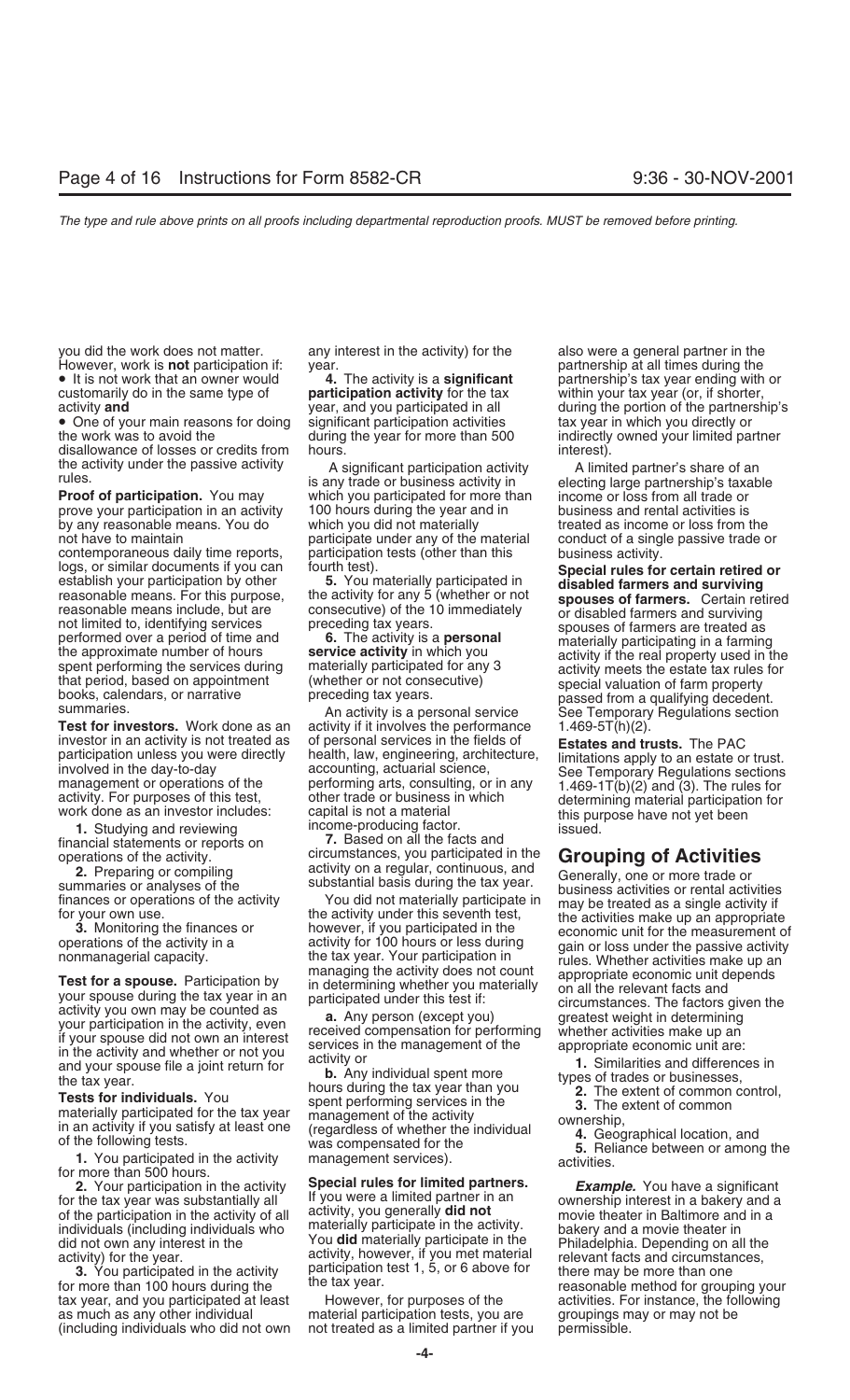activities if your grouping fails to<br>
reflect one or more appropriate<br>
engages in holding, producing, or<br>
economic units and one of the<br>
distributing motion picture films or primary purposes of your grouping is videotapes; farming; leasing section<br>to avoid the passive activity in the unable property; or exploring for (or

business activity has the same partner or shareholder, or<br>proportionate ownership interest in extitities conducted through other<br>the rental activity. If so, the portion of partnerships and corporations.<br>the rental activity the rental activity involving the rental and the partner or shareholder may of property to be used in the trade or treat as separate activities those

• A single activity, business activity may be grouped activities grouped together by the <br>• A movie theater activity and a with the trade or business activity. partnership or corporation. with the trade or business activity.

bakery activity, and a<br> **Philadelphia activity and a**<br> **Philadelphia activity**, or involving the rental of real property with an activity or<br> **Philadelphia activity, or**<br> **Philadelphia activity, or**<br> **Philadelphia activity** distributing motion picture films or **Dispositions**<br>videotapes; farming; leasing section Unallowed PACs, unlike unallowed 1245 property; or exploring for (or expassive activity losses, are not exploiting) oil and gas resources or allowed when you dispose of your

limitations. exploiting) oil and gas resources or allowed when you dispose of your<br>**Limitation on grouping certain** geothermal deposits. **Limitation on grouping certain** activities. The following activities **activities activities activities** may elect to increase the basis of the may not be grouped together. **1.** A rental activity with a trade or **corporations, and**<br> **1.** A rental activity with a trade or **corporations subject to section**<br>
business activity unless the activities<br>
degeneration of the property to the extent that **a.** The rental activity is shareholder may use these rules to<br>
insubstantial relative to the trade or group those activities with:<br>
business activity or vice versa or<br> **b.** Each owner of the trade or<br> **b.** Each owner of t

### **Example of How To Complete Form 8582-CR**

In 2001, John Jones purchased an interest as a limited partner in Partnership A. Mr. Jones is married and files a joint return. During 2001, the partnership placed in service a residential rental building that qualified for the low-income housing credit.

Mr. Jones received a Schedule K-1 from the partnership. The low-income housing credit is shown on line 12(a)(1) of Schedule K-1. Mr. Jones' net passive income for 2001 is zero.

### **Schedule K-1:**

|         |    | <b>12a</b> Low-income housing credit:<br>(1) From section $42(j)(5)$ partnerships $\ldots$ $\ldots$ $\ldots$                                                                                                                                                                                                                                      | 12a(1) <br> 12a(2) | 12,000 | Form 8586, line 5                                                        |
|---------|----|---------------------------------------------------------------------------------------------------------------------------------------------------------------------------------------------------------------------------------------------------------------------------------------------------------------------------------------------------|--------------------|--------|--------------------------------------------------------------------------|
| Credits |    | (2) Other than on line $12a(1)$<br><b>b</b> Qualified rehabilitation expenditures related to rental real estate<br>activities and the set of the set of the set of the set of the set of the set of the set of the set of the set of the set of the set of the set of the set of the set of the set of the set of the set of the set of the set o | ///////<br>12b     |        |                                                                          |
|         |    | c Credits (other than credits shown on lines 12a and 12b) related<br>to rental real estate activities expansion of the state of the state of the state of the state of the state of the state of the state of the state of the state of the state of the state of the state of the state of the sta                                               | ///////<br>12c     |        | See page 8 of Partner's<br>Instructions for Schedule K-1<br>(Form 1065). |
|         | 13 | d Credits related to other rental activities expansion of the contract of the contract of the contract of the contract of the contract of the contract of the contract of the contract of the contract of the contract of the                                                                                                                     | 12d<br>13          |        |                                                                          |
|         |    | For Paperwork Reduction Act Notice, see Instructions for Form 1065.                                                                                                                                                                                                                                                                               | Cat. No. 11394R    |        | Schedule K-1 (Form 1065) 2001                                            |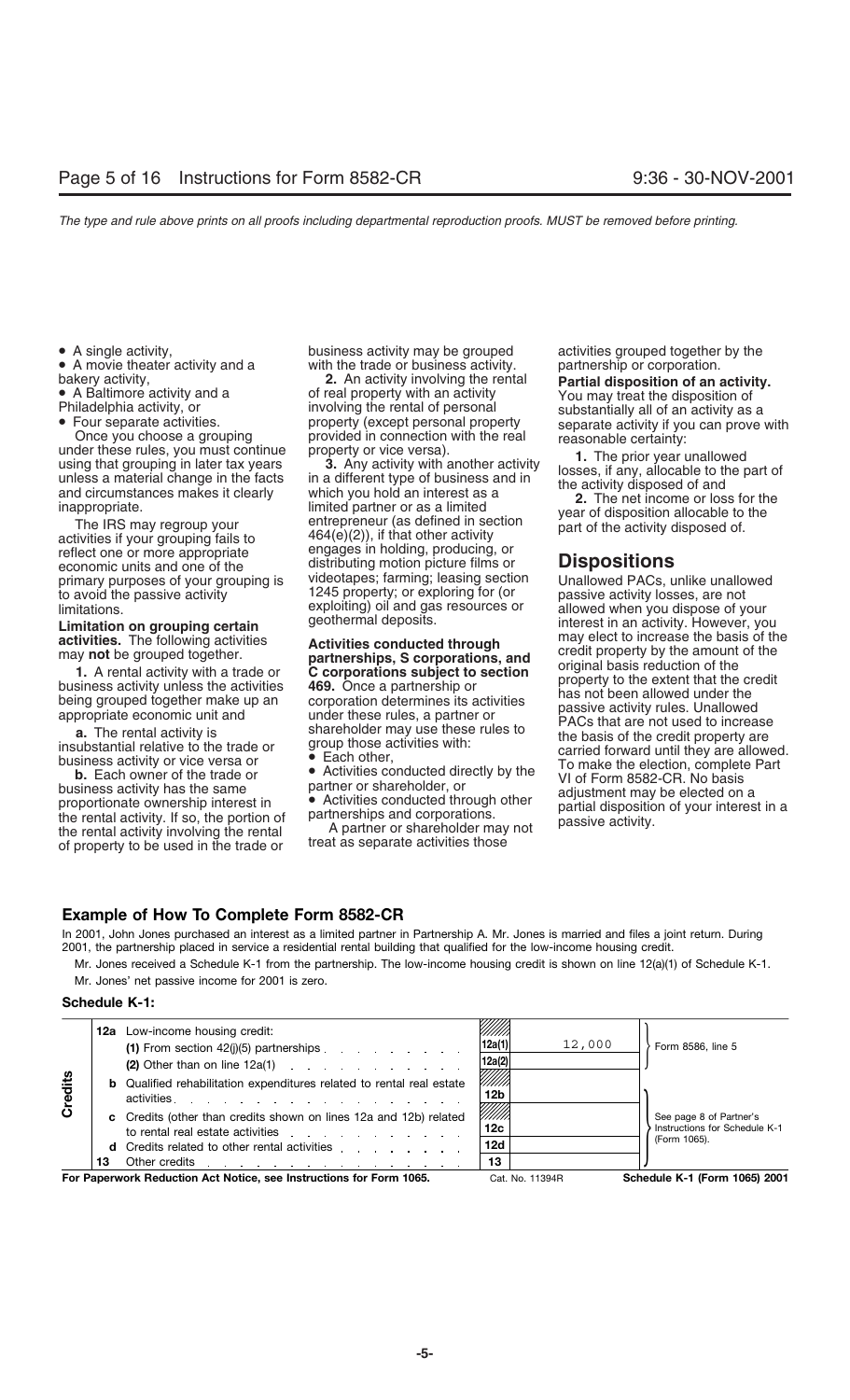Step 1. Mr. Jones will need the following forms to report the low-income housing credit:

- **Form 8586,** Low-Income Housing Credit.
- **Form 8582-CR,** Passive Activity Credit Limitations.

Mr. Jones follows the instructions for line 12a of Schedule K-1 and enters the employer identification number (EIN) of the partnership and the \$12,000 low-income housing credit on line 5 of Form 8586, and completes line 6.

| 8586         |                                                        |                                                                                                          | <b>Low-Income Housing Credit</b> |              | OMB No. 1545-0984              |  |
|--------------|--------------------------------------------------------|----------------------------------------------------------------------------------------------------------|----------------------------------|--------------|--------------------------------|--|
| Form         |                                                        |                                                                                                          |                                  |              |                                |  |
|              | Department of the Treasury<br>Internal Revenue Service |                                                                                                          | Attach to your return.           |              | Attachment<br>Sequence No. 36b |  |
|              | Name(s) shown on return                                |                                                                                                          |                                  |              | <b>Identifying number</b>      |  |
|              | John and Mary Jones                                    |                                                                                                          |                                  |              | $123 - 00 - 4567$              |  |
| Part I       |                                                        | <b>Current Year Credit (see instructions)</b>                                                            |                                  |              |                                |  |
|              |                                                        | Number of Forms 8609 attached                                                                            |                                  |              |                                |  |
| $\mathbf{2}$ |                                                        | Eligible basis of building(s) (total from attached Schedule(s) A (Form 8609), line 1)                    |                                  | $\mathbf{2}$ |                                |  |
| За           |                                                        | Qualified basis of low-income building(s) (total from attached Schedule(s) A (Form 8609), line 3)        |                                  | 3a           |                                |  |
| b            |                                                        | Has there been a decrease in the qualified basis of any building(s) since the close of the preceding     |                                  |              |                                |  |
|              |                                                        | tax year? $\Box$ Yes $\Box$ No If "Yes," enter the building identification number (BIN) of the           |                                  |              |                                |  |
|              |                                                        | building(s) that had a decreased basis. If more space is needed, attach a schedule to list the BINs.     |                                  |              |                                |  |
|              |                                                        |                                                                                                          | (iv)                             |              |                                |  |
| 4            |                                                        | Current year credit (total from attached Schedule(s) A (Form 8609), see instructions).                   |                                  |              |                                |  |
| 5            |                                                        | Credits from pass-through entities (if from more than one entity, see instructions):                     |                                  |              |                                |  |
|              | If you are a-                                          | Then enter total of current year housing credit(s) from-                                                 |                                  |              |                                |  |
|              | a Shareholder                                          | Schedule K-1 (Form 1120S), lines 12b(1) and (2)                                                          |                                  |              |                                |  |
|              | <b>b</b> Partner                                       | Schedule K-1 (Form 1065), lines 12a(1) and (2), or<br>Schedule K-1 (Form 1065-B), box 8                  | $-5566650$<br>10                 | 5            | 12,000                         |  |
|              | c Beneficiary                                          | Schedule K-1 (Form 1041), line 14                                                                        | EIN of pass-through entity       |              |                                |  |
| 6            |                                                        | Add lines 4 and 5. (See instructions to find out if you complete lines 7 through 18 or file Form 3800.). |                                  | 6            | 12,000                         |  |
|              |                                                        | <b>Passive activity credit or total current year credit for 2001 (see instructions)</b>                  |                                  |              |                                |  |

**Step 2.** Line 7 of Form 8586 asks for the passive activity credit for 2001. The amount is figured on Form 8582-CR and the worksheets.

Worksheet 3 of Form 8582-CR is used for post-1989 low-income housing credits.

### **Worksheet 3 for Lines 3a and 3b**

(keep for your records)

| <b>Name of Activity</b>                              | <b>From</b> | <b>Current Year</b><br><b>Credits</b> | <b>Prior Year</b><br><b>Unallowed Credits</b> | <b>Total Credits</b>      |  |
|------------------------------------------------------|-------------|---------------------------------------|-----------------------------------------------|---------------------------|--|
|                                                      | <b>Form</b> | (a) Credit line 3a                    | (b) Credit line 3b                            | (c) Add cols. (a) and (b) |  |
| Partnership A                                        | 8586        | 12,000                                |                                               |                           |  |
|                                                      |             |                                       |                                               |                           |  |
|                                                      |             |                                       |                                               |                           |  |
|                                                      |             |                                       |                                               |                           |  |
|                                                      |             |                                       |                                               |                           |  |
| Total. Enter on lines 3a and 3b of Form 8582-CR. . ▶ |             | 12,000                                |                                               |                           |  |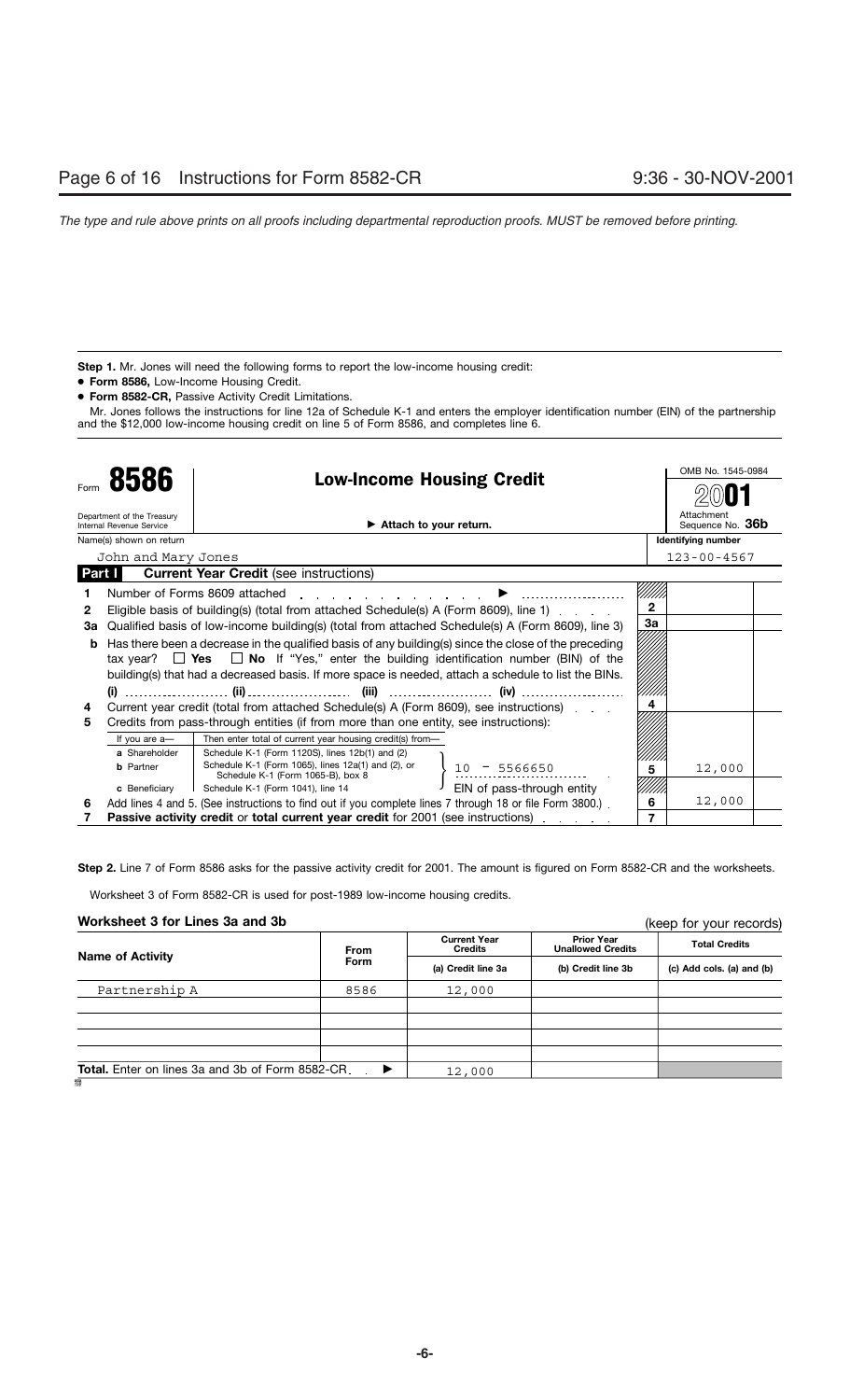Mr. Jones follows the instructions for Worksheet 3 and enters the total credits from column (a) of that worksheet on line 3a of Form 8582-CR. He enters the total credits on line 3c and completes lines 5 through 7 of the form. Mr. Jones can skip Parts II and III and go to Part IV because the only credit he has is from a post-1989 low-income housing rental real estate activity. He must also complete the computation for line 35 in the instructions to get the amount to enter on line 35 of the form.

| Form | 8582-CR<br><b>Passive Activity Credit Limitations</b>  |                                                                                                                                                                                                          |                                                                       |                | OMB No. 1545-1034             |  |
|------|--------------------------------------------------------|----------------------------------------------------------------------------------------------------------------------------------------------------------------------------------------------------------|-----------------------------------------------------------------------|----------------|-------------------------------|--|
|      |                                                        | $\triangleright$ See separate instructions.                                                                                                                                                              |                                                                       |                |                               |  |
|      | Department of the Treasury<br>Internal Revenue Service | Attach to Form 1040 or 1041.                                                                                                                                                                             |                                                                       |                | Attachment<br>Sequence No. 89 |  |
|      | Name(s) shown on return                                |                                                                                                                                                                                                          |                                                                       |                | <b>Identifying number</b>     |  |
|      | John and Mary Jones                                    |                                                                                                                                                                                                          |                                                                       |                | $123 - 00 - 4567$             |  |
|      | Part I I                                               | <b>2001 Passive Activity Credits</b><br>Caution: If you have credits from a publicly traded partnership, see Publicly Traded Partnerships (PTPs) on page 15<br>of the instructions.                      |                                                                       |                |                               |  |
|      |                                                        | Credits From Rental Real Estate Activities With Active Participation (Other Than Rehabilitation<br>Credits and Low-Income Housing Credits) (See Lines 1a through 1c on page 9.)                          |                                                                       |                |                               |  |
|      |                                                        | 1a Credits from Worksheet 1, column (a)                                                                                                                                                                  | 1a                                                                    |                |                               |  |
|      |                                                        | <b>b</b> Prior year unallowed credits from Worksheet 1, column (b)                                                                                                                                       | 1b                                                                    |                |                               |  |
|      |                                                        |                                                                                                                                                                                                          |                                                                       | 1c             |                               |  |
|      | (See Lines 2a through 2c on page 9.)                   | Property Placed in Service Before 1990 (or From Pass-Through Interests Acquired Before 1990)<br>2a Credits from Worksheet 2, column (a)                                                                  | 2a                                                                    |                |                               |  |
|      |                                                        | <b>b</b> Prior year unallowed credits from Worksheet 2, column (b)                                                                                                                                       | 2 <sub>b</sub>                                                        |                |                               |  |
|      |                                                        |                                                                                                                                                                                                          |                                                                       | 2 <sub>c</sub> |                               |  |
|      | $3c$ on page 9.)                                       | Low-Income Housing Credits for Property Placed in Service After 1989 (See Lines 3a through                                                                                                               |                                                                       |                |                               |  |
|      |                                                        | 3a Credits from Worksheet 3, column (a)<br><b>b</b> Prior year unallowed credits from Worksheet 3, column (b)<br>c Add lines 3a and 3b. <u>.</u>                                                         | 12,000<br>За<br>3 <sub>b</sub><br>and a straightful and a straightful | Зc             | 12,000                        |  |
|      |                                                        | All Other Passive Activity Credits (See Lines 4a through 4c on page 9.)                                                                                                                                  |                                                                       |                |                               |  |
|      |                                                        | 4a Credits from Worksheet 4, column (a)<br><b>b</b> Prior year unallowed credits from Worksheet 4, column (b)                                                                                            | 4a<br>4b                                                              | 4с             |                               |  |
| 5    |                                                        |                                                                                                                                                                                                          |                                                                       | 5              | 12,000                        |  |
| 6    |                                                        | Enter the tax attributable to net passive income (see page 9)                                                                                                                                            |                                                                       | 6              | $-0-$                         |  |
| 7    |                                                        | Subtract line 6 from line 5. If line 6 is more than or equal to line 5, enter -0- and see page 10<br>Note: If your filing status is married filing separately and you lived with your spouse at any time |                                                                       | $\overline{7}$ | 12,000                        |  |

### **Special Allowance for Low-Income Housing Credits for Property Placed in Service After 1989 Part IV Note:** *Complete this part only if you have an amount on line 3c. Otherwise, go to Part V.*

| 31 If you completed Part III, enter the amount from line 19. Otherwise, subtract line 16 from line 7                                                                                                                           | 31 | 12,000 |  |
|--------------------------------------------------------------------------------------------------------------------------------------------------------------------------------------------------------------------------------|----|--------|--|
| 32 Enter the amount from line 30 and the state of the state of the state of the state of the state of the state of the state of the state of the state of the state of the state of the state of the state of the state of the | 32 | $-0-$  |  |
| 33 Subtract line 32 from line 31. If zero, enter -0- here and on line 36.                                                                                                                                                      | 33 | 12,000 |  |
| 34 Enter the smaller of line 3c or line 33 and a series of the smaller of line 3c or line 3c.                                                                                                                                  | 34 | 12,000 |  |
|                                                                                                                                                                                                                                | 35 | 9,150  |  |
|                                                                                                                                                                                                                                |    |        |  |
|                                                                                                                                                                                                                                | 36 | 9,150  |  |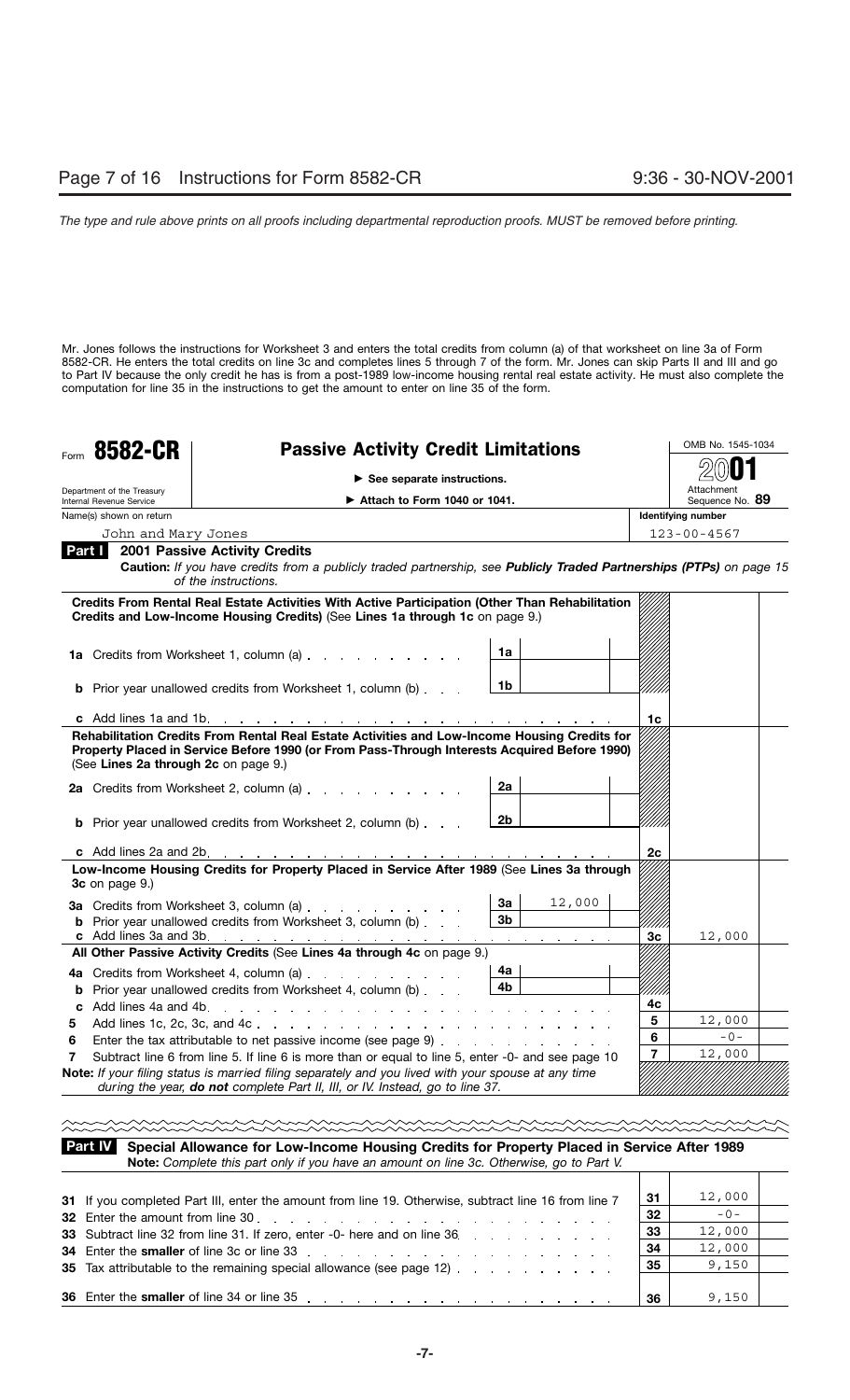### **Line 35 computation:**

**Line 35.** Figure the tax attributable to the remaining special allowance as follows:

| 305,000                                                                                                                                                                                                                                                                                                                                                                 |        |  |  |  |
|-------------------------------------------------------------------------------------------------------------------------------------------------------------------------------------------------------------------------------------------------------------------------------------------------------------------------------------------------------------------------|--------|--|--|--|
| <b>B.</b> Tax on line A. Use the Tax Table, Tax Rate Schedules, the Capital Gain Tax Worksheet, or Schedule D (Form 1040) (or Schedule<br>D (Form 1041)), whichever applies experience and the contract of the contract of the contract of the contract of the contract of the contract of the contract of the contract of the contract of the contract of the contract | 91,298 |  |  |  |
| C. Enter \$25,000 (\$12,500 if married filing separate return and you and your spouse lived apart at<br>all times during the year) example and the set of the set of the set of the set of the set of the set of the set of the set of the set of the set of the set of the set of the set of the set of the set of the set of the set                                  |        |  |  |  |
|                                                                                                                                                                                                                                                                                                                                                                         |        |  |  |  |
| 25,000                                                                                                                                                                                                                                                                                                                                                                  |        |  |  |  |
| 280,000<br><b>F.</b> Subtract line E from line A experience and a contract the contract of the E from line A experience and a contract of the C experience and a contract of the E from line A                                                                                                                                                                          |        |  |  |  |
| G. Tax on line F. Use the Tax Table, Tax Rate Schedules, the Capital Gain Tax Worksheet, or Schedule D (Form 1040) (or Schedule<br>D (Form 1041)), whichever applies extended by the contract of the contract of the contract of the contract of the contract of the contract of the contract of the contract of the contract of the contract of the contract of        | 82,148 |  |  |  |
| <b>H.</b> Subtract line G from line B end in the state of the state of the state of the state of the state of the state of the state of the state of the state of the state of the state of the state of the state of the state of                                                                                                                                      | 9,150  |  |  |  |
|                                                                                                                                                                                                                                                                                                                                                                         | $-0-$  |  |  |  |
| J. Tax attributable to the remaining special allowance. Subtract line I from line H. Enter the result on line 35 of Form 8582-CR                                                                                                                                                                                                                                        | 9,150  |  |  |  |
| <b>Note:</b> When using taxable income in the above computation, it is not necessary to refigure items that are based on a percentage<br>of adjusted gross income.                                                                                                                                                                                                      |        |  |  |  |

Mr. Jones completes Part V of Form 8582-CR:

### **Passive Activity Credit Allowed Part V**

| 37 Passive Activity Credit Allowed. Add lines 6, 16, 30, and 36. See page 12 to find out how to    |    |       |  |
|----------------------------------------------------------------------------------------------------|----|-------|--|
| report the allowed credit on your tax return and how to allocate allowed and unallowed credits if  |    |       |  |
| you have more than one credit or credits from more than one activity. If you have any credits from |    |       |  |
| a publicly traded partnership, see <b>Publicly Traded Partnerships (PTPs)</b> on page 15           | 37 | 9.150 |  |

**Step 3.** After completing Form 8582-CR, Mr. Jones determines his allowed and unallowed credit. Because he has only one type of credit from a single passive activity, his allowed low-income housing credit for 2001 is the amount on line 37, or \$9,150. His unallowed credit of \$2,850 is determined by subtracting the allowed credit on line 37 from the total credit on line 5 (\$12,000 – \$9,150).

**Step 4.** Mr. Jones enters the allowed passive activity credit of \$9,150 on line 7 of Form 8586 and completes Part II of that form according to the instructions for Form 8586. The unallowed credit of \$2,850 is carried forward and used to figure the passive activity credit allowed for 2002.

|        | 8586                                                   | <b>Low-Income Housing Credit</b>                                                                         |                                |              | OMB No. 1545-0984  |
|--------|--------------------------------------------------------|----------------------------------------------------------------------------------------------------------|--------------------------------|--------------|--------------------|
| Form   |                                                        |                                                                                                          |                                |              |                    |
|        | Department of the Treasury<br>Internal Revenue Service |                                                                                                          | Attachment<br>Sequence No. 36b |              |                    |
|        | Name(s) shown on return                                |                                                                                                          |                                |              | Identifying number |
|        | John and Mary Jones                                    |                                                                                                          |                                |              | $123 - 00 - 4567$  |
| Part I |                                                        | <b>Current Year Credit (see instructions)</b>                                                            |                                |              |                    |
|        |                                                        | Number of Forms 8609 attached                                                                            |                                |              |                    |
| 2      |                                                        | Eligible basis of building(s) (total from attached Schedule(s) A (Form 8609), line 1)                    |                                | $\mathbf{2}$ |                    |
| За     |                                                        | Qualified basis of low-income building(s) (total from attached Schedule(s) A (Form 8609), line 3)        |                                | За           |                    |
| b      |                                                        | Has there been a decrease in the qualified basis of any building(s) since the close of the preceding     |                                |              |                    |
|        |                                                        | tax year? $\Box$ Yes $\Box$ No If "Yes," enter the building identification number (BIN) of the           |                                |              |                    |
|        |                                                        | building(s) that had a decreased basis. If more space is needed, attach a schedule to list the BINs.     |                                |              |                    |
|        | (i)                                                    |                                                                                                          |                                |              |                    |
| 4      |                                                        | Current year credit (total from attached Schedule(s) A (Form 8609), see instructions)                    |                                |              |                    |
| 5      |                                                        | Credits from pass-through entities (if from more than one entity, see instructions):                     |                                |              |                    |
|        | If you are a-                                          | Then enter total of current year housing credit(s) from-                                                 |                                |              |                    |
|        | a Shareholder                                          | Schedule K-1 (Form 1120S), lines 12b(1) and (2)                                                          |                                |              |                    |
|        | <b>b</b> Partner                                       | Schedule K-1 (Form 1065), lines 12a(1) and (2), or<br>Schedule K-1 (Form 1065-B), box 8                  | $10 - 5566650$                 | 5            | 12,000             |
|        | c Beneficiary                                          | Schedule K-1 (Form 1041), line 14                                                                        | EIN of pass-through entity     |              |                    |
| 6      |                                                        | Add lines 4 and 5. (See instructions to find out if you complete lines 7 through 18 or file Form 3800.). |                                | 6            | 12,000             |
|        |                                                        | Passive activity credit or total current year credit for 2001 (see instructions)                         |                                | 7            | 9,150              |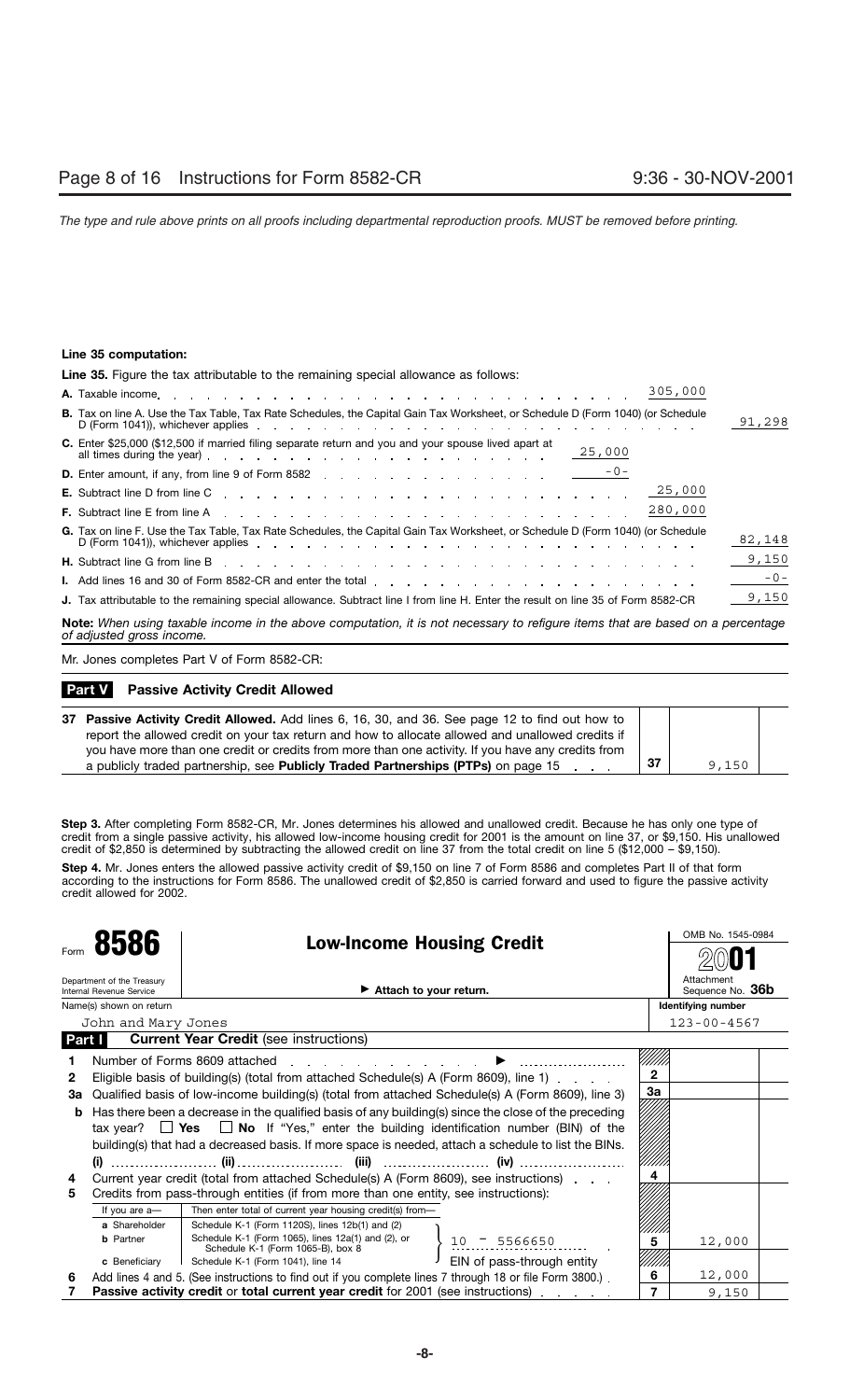**Credit.** Enter the credits from line 3 and the credits in column (b) of a liter 1989, include those credits in<br>1980 of the credits of the credits apply.<br>1989 worksheet 1, 2, 3, or 4, whichever worksheet 3 instead of Works Worksheet 1, 2, 3, or 4. If the credits apply.<br>The contract interest in the setting and the credit of a reduced and the contract interest in the partnership, expression of the separate the<br>of more than one type, separate the<br>credits by activity or type before<br>credits by activity or type before<br>and the **Part I—2001 Passive**<br>credits by activity or type before

Example. You have a low-income<br>housing credit from one activity and a trom passive activities to determine if<br>activity Enter the low-income housing<br>activity Enter the low-income housing<br>our credit from a different<br>activity activity. Enter the low-income housing<br>credit in column (a) of Worksheet 2<br>and make a separate entry for the<br>research credit in column (a) of<br>worksheet 4. PAC for 2001. Generally, you have a<br>worksheet 4.

year unallowed credit from a single

passive activity, figure your prior year estate activities or low-income **Specific Instructions** unallowed credit by subtracting line housing credits for property placed in 37 of your 2000 Form 8582-CR from service before 1990 must include the line 5 of your 2000 Form 8582-CR. credits from those activities on lines

Convert any current year qualified unallowed credits are the amounts the amounts to enter on lines 2a and expenditures into credits before shown in column (b) of Worksheet 9 2b. expenditures into credits before shown in co beginning Worksheet 1, 2, 3, or 4. in the 2000 Instructions for Form If you have low-income housing **Form 3800, General Business** 8582-CR. Enter the prior year credits for property placed in service **Form 3800, General Business** 8582-CR. Enter the prior year credits for property placed in service

Form 8586, Low-Income Housing<br> **Form 8586, Low-Income Housing**<br> **Form 8586, Low-Income Housing**<br> **Credit.** If you are not required to file<br> **Credit.** If you are not required to file<br> **Credit.** If you are not required to fi

If you had only one type of prior rehabilitation credits from rental real

service before 1990 must include the **Current Year Credits** Otherwise, your prior year 2a and 2b. Use Worksheet 2 to figure<br>Convertional correct year qualified unallowed credits are the amounts the amounts to enter on lines 2a and

**ENTION** Worksheet 2 or 3, if you are

**Credit:** If you are for eachieve on more than one to the structure of the same of the same of the same of the same of the same of the same of the same of the same of the same of the same of the same of the same of the sa

worksheet.<br> **Nonconventional source fuel the control in the control in the section of the control in the section of the control in the section anonony contribution of the produced during the year, even if you actively amou**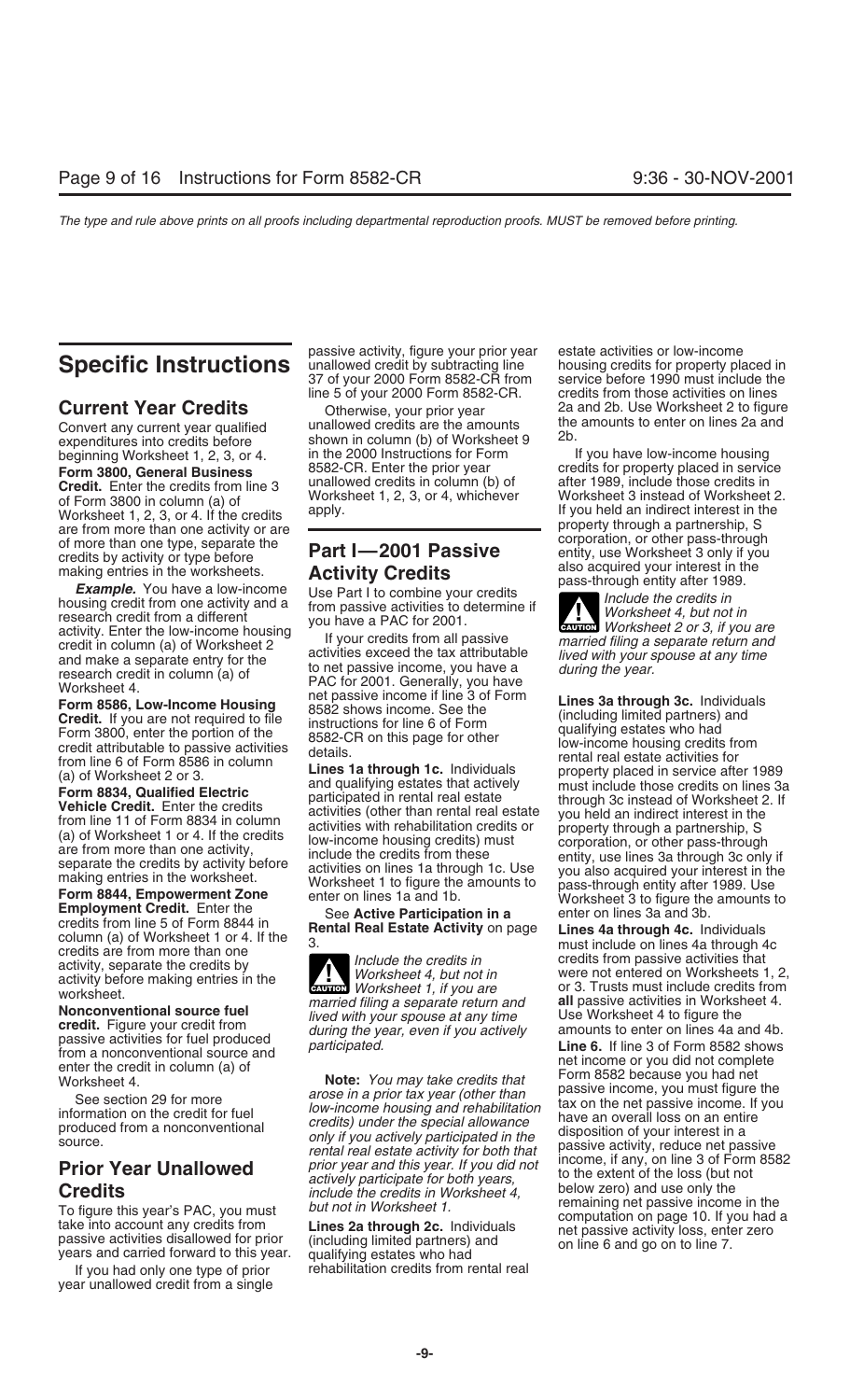- 
- 
- 
- 1041)), whichever applies . .
- **E.** Subtract line D from line B and

Line 7. If line 7 is zero because the you actively participated (other than security and tier 1 railroad retirement tax on the net passive income on line rehabilitation credits and low-income benefits; tax on the net passive income on line rehabilitation credits and low-income benefits;<br>6 is greater than your credits from housing credits). See **Rental** • The deduction allowed under 6 is greater than your credits from housing credits). See **Rental** • The deduction allowed under passive activities on line 5, all your **Activities** on page 2 for details.

Figure the tax on net passive credits from passive activities are **Line 9.** Married persons filing

# Taxable income without **C.** Taxable income without **C.** Taxable income without **C.** Taxable income without **Allowance for Rental C.** Taxable income without **Allowance for Rental net passive income . . . . . . . . . . .** Tax on line C. Use the Tax Table, **Real Estate Activities**<br>Tax Rate Schedules, the Capital **and all Real Estate Activities**<br>Gain Tax Worksheet, or Schedule D

enter the result on line 6 of Form<br>
enter the result on line 6 of Form<br>
8582-CR<br>
8582-CR<br>
8582-CR<br>
8582-CR<br>
8582-CR<br>
8582-CR<br>
8582-CR<br>
8582-CR<br>
8582-CR<br>
8582-CR<br>
8582-CR<br>
8582-CR<br>
8582-CR<br>
8582-CR<br>
8582-CR<br>
8582-CR<br>
8582-C **ENGION** with their spouses at any time during the year are **not** eligible to E. Subtract line D from line B and<br>
enter the result on line 6 of Form<br>
8582-CR<br>
Note: When using taxable income in<br>
the above computation, it is not<br>
the above computation, it is not<br>
begins to the professionals (defined

necessary to refigure items that are<br>
based on a percentage of adjusted<br>
gross income.<br>
Intervision of social<br>
netal real estate activities in which<br>
on The taxable amount of social<br>
netal real estate activities in which<br>

income as follows. allowed. In this case, enter the separate returns who lived apart from<br>amount from line 5 on line 37 and their spouses at all times during the A Taxable income<br>
including net passive example to the credits on the forms where the credits of the credits on the forms including net passive<br>
income example the credit of \$150,000. Married persons income example to the **B.** Tax on line A. Use the Tax Table, Worksheets 5 through 9. filing separate returns who lived with Tax Rate Schedules, the Capital **Exercise Capital** Cain Tax Worksheet, or Schedule D<br>
Gain Tax Worksheet, or Schedule D<br>
(Form 1040) (or Schedule D (Form **Part II—Special** Schedule D (Form allowance. They must enter zero o

**D.** Tax on line C. Use the Tax Table, **Real Estate Activities** Line 10. To figure **modified** and the Capital **Real Estate Activities** adjusted gross income, combine all Gain Tax Worksheet, or Schedule D<br>(Form 1040) (or Schedule D (Form **With Active Participation** the amounts used to figure adjusted<br>1041), which we are plies bond to the amount of the amount of the amounts used to figure ac

• Any passive activity loss as defined<br>in section 469(d)(1);

**Lines 1a and 1b.** Use Worksheet 1 to figure the amounts to enter on lines 1a and 1b. Use line 1a for credits from rental real estate activities with active participation for the current year and line 1b for prior year unallowed credits from rental real estate activities with active participation in both the prior year in which the credit arose and the current year. See **Active Participation in a Rental Real Estate Activity** on page 3 for a definition of active participation.

After you complete the worksheet below, enter the totals of columns (a) and (b) on the corresponding lines of Form 8582-CR and then complete line 1c.

**Note:** *Rehabilitation credits from rental real estate activities and low-income housing credits must be entered in Worksheet 2 or 3, whichever applies, even if you actively participated in the activity.*

### **Worksheet 1 for Lines 1a and 1b** (keep for your records)

| WORKSHEEL I JOF LINES THE HIGH TD                       |                                                                                           |  |                                               | (Keep for your records)                           |  |
|---------------------------------------------------------|-------------------------------------------------------------------------------------------|--|-----------------------------------------------|---------------------------------------------------|--|
| <b>Name of Activity</b>                                 | <b>Current Year</b><br><b>Credits</b><br><b>From</b><br><b>Form</b><br>(a) Credit line 1a |  | <b>Prior Year</b><br><b>Unallowed Credits</b> | <b>Total Credits</b><br>(c) Add cols. (a) and (b) |  |
|                                                         |                                                                                           |  | (b) Credit line 1b                            |                                                   |  |
|                                                         |                                                                                           |  |                                               |                                                   |  |
|                                                         |                                                                                           |  |                                               |                                                   |  |
|                                                         |                                                                                           |  |                                               |                                                   |  |
|                                                         |                                                                                           |  |                                               |                                                   |  |
|                                                         |                                                                                           |  |                                               |                                                   |  |
| <b>Totals.</b> Enter on lines 1a and 1b of Form 8582-CR |                                                                                           |  |                                               |                                                   |  |

Lines 2a and 2b. Use Worksheet 2 to figure the amounts to enter on lines 2a and 2b. Use line 2a for rehabilitation credits and low-income housing credits from rental real estate activities for the current year and line 2b for prior year unallowed credits from those activities. However, use Worksheet 3 instead of Worksheet 2 if you have any low-income housing credits for property placed in service after 1989. If you held an indirect interest in the property through a partnership, S corporation, or other pass-through entity, use Worksheet 3 only if you also acquired your interest in the pass-through entity after 1989. Use this worksheet if you do not meet both requirements.

After you complete the worksheet below, enter the totals of columns (a) and (b) on the corresponding lines of Form 8582-CR and then complete line 2c.

### **Worksheet 2 for Lines 2a and 2b** (keep for your records)

| <b>Name of Activity</b>                                 | <b>Current Year</b><br><b>Credits</b><br><b>From</b><br><b>Form</b><br>(a) Credit line 2a | <b>Prior Year</b><br><b>Unallowed Credits</b> | <b>Total Credits</b> |                           |
|---------------------------------------------------------|-------------------------------------------------------------------------------------------|-----------------------------------------------|----------------------|---------------------------|
|                                                         |                                                                                           |                                               | (b) Credit line 2b   | (c) Add cols. (a) and (b) |
|                                                         |                                                                                           |                                               |                      |                           |
|                                                         |                                                                                           |                                               |                      |                           |
|                                                         |                                                                                           |                                               |                      |                           |
|                                                         |                                                                                           |                                               |                      |                           |
|                                                         |                                                                                           |                                               |                      |                           |
| <b>Totals.</b> Enter on lines 2a and 2b of Form 8582-CR |                                                                                           |                                               |                      |                           |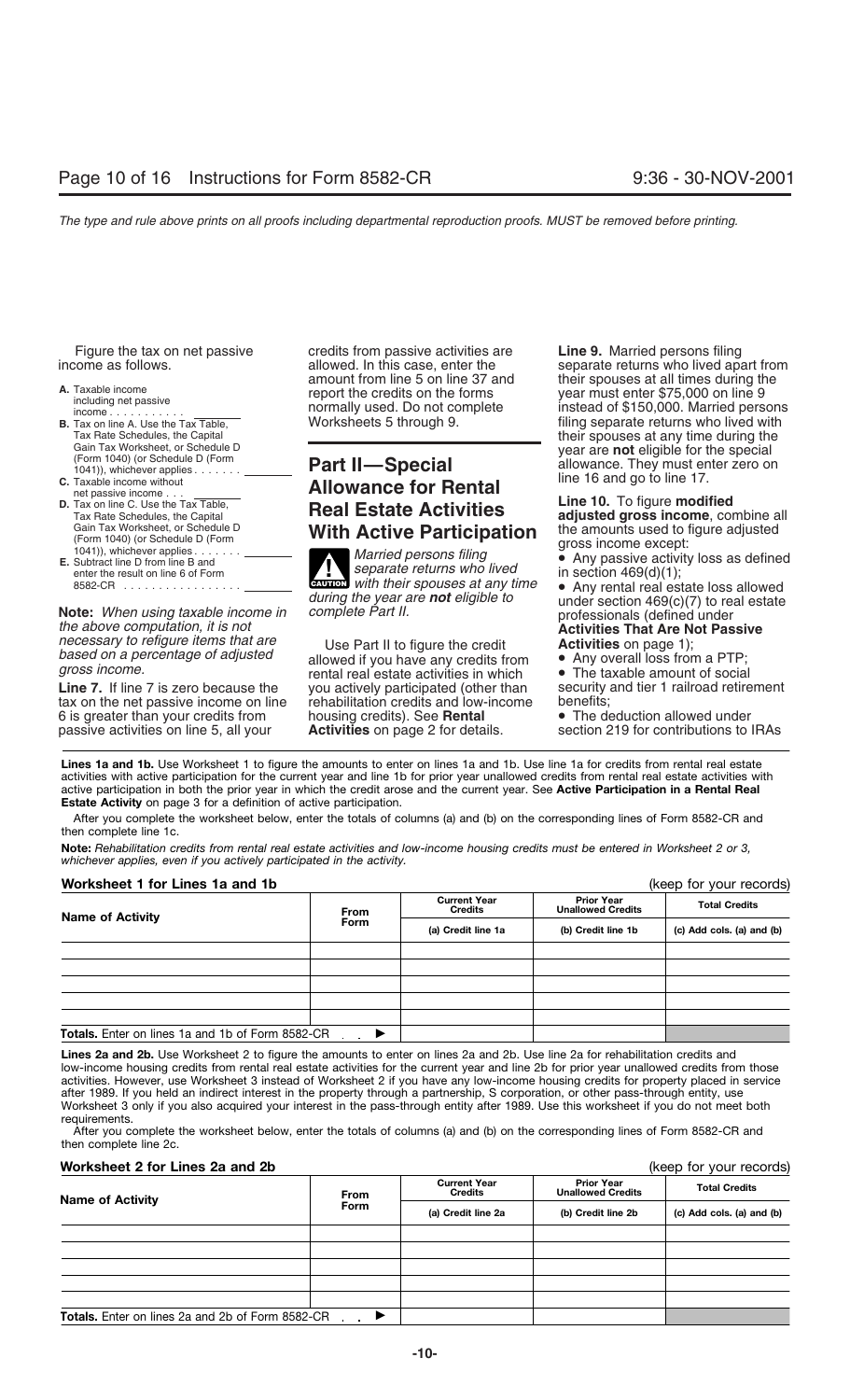and certain other qualified retirement When figuring modified adjusted **Line 15.** Figure the tax attributable to

Include in modified adjusted gross **Line 12.** Do not enter more than income any portfolio income and \$12,500 on line 12 if you are married gain from a PTP and net income from spouses at any time during the<br>an activity or item of property subject are **not** eligible for the special<br>to the recharacterization of passive allowance. They must enter ze income rules. For information on recharacterization of income, see Pub. 925 or Temporary Regulations section 1.469-2T(f) and Regulations section 1.469-2(f).

plans; gross income, any overall loss from the amount on line 14 as follows. • The deduction allowed under an entire disposition of an interest in<br>
section 164(f) for one-half of an interest in the A. Use the Tax Table,<br>
self-employment taxes; do not have any net passive income  $\frac{1}{2}$  and Tax Ra • The exclusion from income of after combining net income and<br>
• The exclusion from income of after combining net income and interest from series EE and I U.S. Inserts are losses from all other passive activities interest from series EE and I U.S. losses from all other passive activities  $\frac{1041)}{2}$ , whichever applies.......<br>savings bonds used to pay higher (that is, line 3 of Form 8582 is a loss above ........................... • The exclusion allowed under **the income when you combine the net**<br>section 137 for expenses related to **E.** Subses and net income from all other section 137 for expenses related to section 137 for expenses related to<br>adoption assistance programs; or expenses of the disposition is taken into<br>• The student loan interest account as a nonpassive loss only • The student loan interest account as a nonpassive loss only to deduction. the extent that it exceeds that net passive income.<br>**Line 12.** Do not enter more than

income any portfolio income and \$12,500 on line 12 if you are married<br>expenses that are clearly and directly<br>allocable to portfolio income. Also your spouse lived apart at all times<br>include any income that is treated as du allowance. They must enter zero on<br>line 16 and go to line 17.

| <b>A.</b> Taxable income $\ldots$ , $\ldots$<br><b>B.</b> Tax on line A. Use the Tax Table,<br>Tax Rate Schedules, the Capital<br>Gain Tax Worksheet, or Schedule D<br>(Form 1040) (or Schedule D (Form<br>$1041$ ), whichever applies $\ldots$ .                           |  |
|-----------------------------------------------------------------------------------------------------------------------------------------------------------------------------------------------------------------------------------------------------------------------------|--|
| C. Enter amount from line A                                                                                                                                                                                                                                                 |  |
| above                                                                                                                                                                                                                                                                       |  |
| <b>D.</b> Enter amount from line 14                                                                                                                                                                                                                                         |  |
| of Form 8582-CR $\ldots$<br><b>E.</b> Subtract line D from line C<br><b>F.</b> Tax on line E. Use the Tax Table.<br>Tax Rate Schedules, the Capital<br>Gain Tax Worksheet, or Schedule D<br>(Form 1040) (or Schedule D (Form<br>$1041$ ), whichever applies $\ldots \ldots$ |  |
| <b>G.</b> Subtract line F from line B and enter<br>the result on line 15 of Form<br>8582-CR                                                                                                                                                                                 |  |

**Lines 3a and 3b.** Use Worksheet 3 to figure the amounts to enter on lines 3a and 3b for low-income housing credits for property placed in service after 1989. If you held an indirect interest in the property through a partnership, S corporation, or other pass-through entity, use Worksheet 3 only if you also acquired your interest in the pass-through entity after 1989. Use line 3a for the current year credits and line 3b for prior year unallowed credits for those activities.

After you complete the worksheet below, enter the totals of columns (a) and (b) on the corresponding lines of Form 8582-CR and then complete line 3c.

### **Worksheet 3 for Lines 3a and 3b**

**Totals.** Enter on lines 3a and 3b of Form 8582-CR - $\blacktriangleright$ (keep for your records) **Prior Year Unallowed Credits Current Year CONTRETT CREAT CREDIT CREAT TO THE CREDIT CREAT TOTAL CREDIT CREAT TOTAL CREDIT STATS IN THE TOTAL CREDIT STATS OF THE TOTAL CREDIT STATS OF THE TOTAL CREDIT STATS OF THE TOTAL CREDIT STATS OF THE TOTAL CREDIT STATS OF TH** 

Lines 4a and 4b. Use Worksheet 4 to figure the amounts to enter on lines 4a and 4b. Use line 4a for credits from all other passive activities for the current year and line 4b for prior year unallowed credits from those activities.

After you complete the worksheet below, enter the totals of columns (a) and (b) on the corresponding lines of Form 8582-CR and then complete line 4c.

### **Worksheet 4 for Lines 4a and 4b** (keep for your records)

|                                                         | <b>Current Year</b><br><b>Credits</b><br>From |                                          | <b>Prior Year</b><br><b>Unallowed Credits</b> | <b>Total Credits</b>      |
|---------------------------------------------------------|-----------------------------------------------|------------------------------------------|-----------------------------------------------|---------------------------|
| <b>Name of Activity</b>                                 | Form                                          | (a) Credit line 4a<br>(b) Credit line 4b |                                               | (c) Add cols. (a) and (b) |
|                                                         |                                               |                                          |                                               |                           |
|                                                         |                                               |                                          |                                               |                           |
|                                                         |                                               |                                          |                                               |                           |
|                                                         |                                               |                                          |                                               |                           |
|                                                         |                                               |                                          |                                               |                           |
| <b>Totals.</b> Enter on lines 4a and 4b of Form 8582-CR |                                               |                                          |                                               |                           |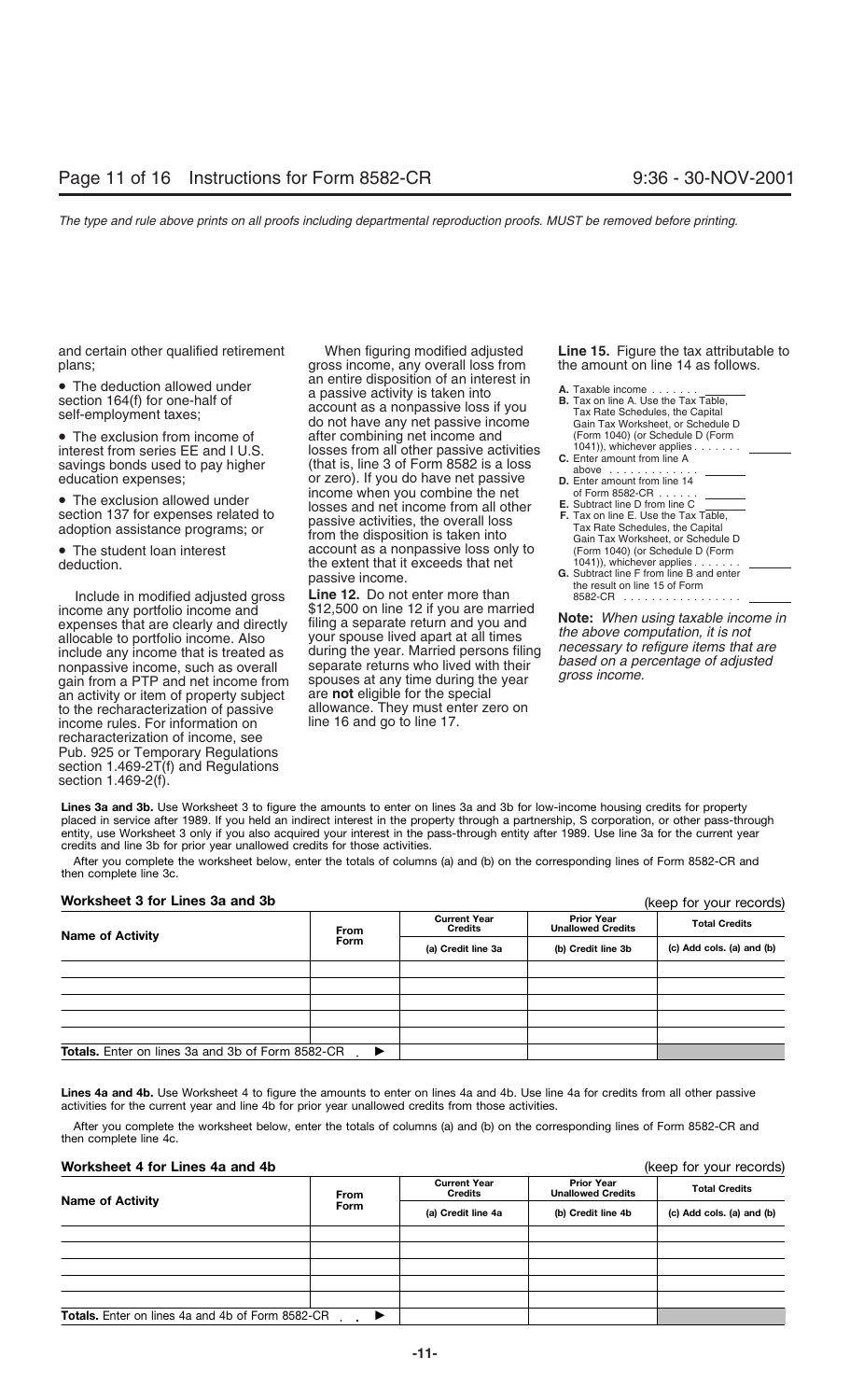**Part III—Special** Schedule D (Form 1040) (or Schedule D (Form 1040) (or Schedule D (Form 1040) (or Schedule D (Form 1040) (or Schedule D (Form 1040) (or Schedule D (Form 1040) (or Schedule D (Form 1040) (or Schedule D (Fo **Allowance for**<br> **Allowance for**<br> **Rehabilitation Credits**<br> **Credit Allowed**<br> **Credit Allowed**<br> **Credit Allowed**<br> **Credit Allowed**<br> **Credit Allowed**<br> **Credit Allowed**<br> **Credit Allowed**<br> **Credit Allowed**<br> **Credit Allowed**<br> **Credits for Property**<br> **Placed in Service Before**<br> **Part IV—Special** amount on the form where it is<br> **Placed in Service Before**<br> **Allowance for**<br> **PROP (Allowed Credits on Your Tax Allowance for allowance for Allowed Credits on Your Tax**<br> **Return below. Your unallowed credit**<br> **Research Allowsong COW-Income Housing Return below. Your unallowed credit Pass-Through Interests** Low-Income Housing is line 5 minus line 37.<br>**Acquired Bofore 1990) Credits for Property** Use Worksheets 5 through 9,

**External one of the cause of the cause of the cause of the cause of the credits CAUTION** *with their spouses at any time Morried persons filing now ith their spouses at any time Morried persons filing now* 

credits or low-income housing credits<br>for property placed in service before<br>1990. Also use this part if your<br>low-income housing credit is from a lowed if you have any low-income<br>low-income housing credit is from a logic pr

Skip lines 21 through 26 if you<br> **B.** Tax on line A. Use the Tax Table, Tax Rate<br>
Schedules, the Capital Gain Tax Worksheet, or<br>
Schedules, Text Rate Capital Gain Tax Worksheet, or<br>
Schedules, the Capital Gain Tax Workshee your modified adjusted gross income<br>
on line 10 in Part II was \$100,000 or<br>
less (\$50,000 or less if married filing<br>
less (\$50,000 or less if married filing<br>
married filing<br>
married filing<br>
married filing<br>
married filing<br> less (\$50,000 or less if married filing married tiling separate entries on the compromise the compromise of the control and you and you and you and you and you and you and you and you and you and you and you and the credit your spouse for the entire year).<br>
Instead, enter the amount from line the state and the searly finally from the search of the state of Form sear<br>
Instead, enter the amount from line the state of Form search interest in th

- **B.** Tax on line A. Use the Tax Table, Tax Rate **Note:** *When using taxable inco*<br>
Schedules, the Capital Gain Tax Worksheet, or<br>
Schedule D (Form 1040) (or Schedule D (Form **the above computation, it is not**
- 
- 8582-CR .............. *gross income.* **E.** Subtract line D from line C ....

**F.** Tax on line E. Use the Tax Table, Tax Rate 1041)), whichever applies ............

during the year are **not** eligible to<br>complete Part III. **Example 2 CONSCRETE AND MATTER CONSCRETE AND MATTER CONSCRETE AND MATTER CONSCRETE AND MATTER CONSCRETE AND MATTER CONSCRETE AND MATTER CONSCRETE AND MATTER CONSC** Gattless with their spouses at any time<br>Use Part III to figure the credit during the year are **not** eligible to<br>allowed if you have any rehabilitation complete Part IV.<br>credit and the activity to which it

low-income housing credit is from a<br>partnership, S corporation, or other service after 1989. If you held an **on Your Tax Return**<br>page through ontity in which you pass-through entity in which you<br>
pass-through entity in which you<br>
regardless of the date the property<br>
regardless of the date the property<br>
was placed in service.<br>
We are the property of the pass-through entity, use Part

- 
- 
- 
- 

the above computation, it is not the line specified by the instructions *necessary to refigure items that are* the line specified by the instructions 1041)), whichever applies ............ *necessary to refigure items that are* for the tax return you file. **C.** Enter amount from line A above Enter amount from line A above **based on a percentage of adjusted**<br>
Based on a percentage of adjusted<br>
BB82-CR

**Credits for Property** Use Worksheets 5 through 9, **Placed in Service After** *Whichever apply, on pages 13 and* **Placed in Service After** *Married persons filing Placed in Service After Married persons filing Separat* 

13 Off lift e 27.<br> **Line 24.** Do not enter more than<br>
Schedule D (From 1040) or Schedule D (Form 1040) or Schedule D (Form 1040) or Schedule D (Form 2019) on a nonconventional<br>
Schedule D (Form 1040) or Schedule D (Form 20 Exerces to the credit. Attached a separate return and lived apart<br>
filing a separate return and lived apart<br>
from your spouse for the entire year.<br> **Little Schedule** D (Form 1040) (or Schedule D (Form<br> **Exaction** line 3.6 **A.** Taxable income .......... credits before applying the limitations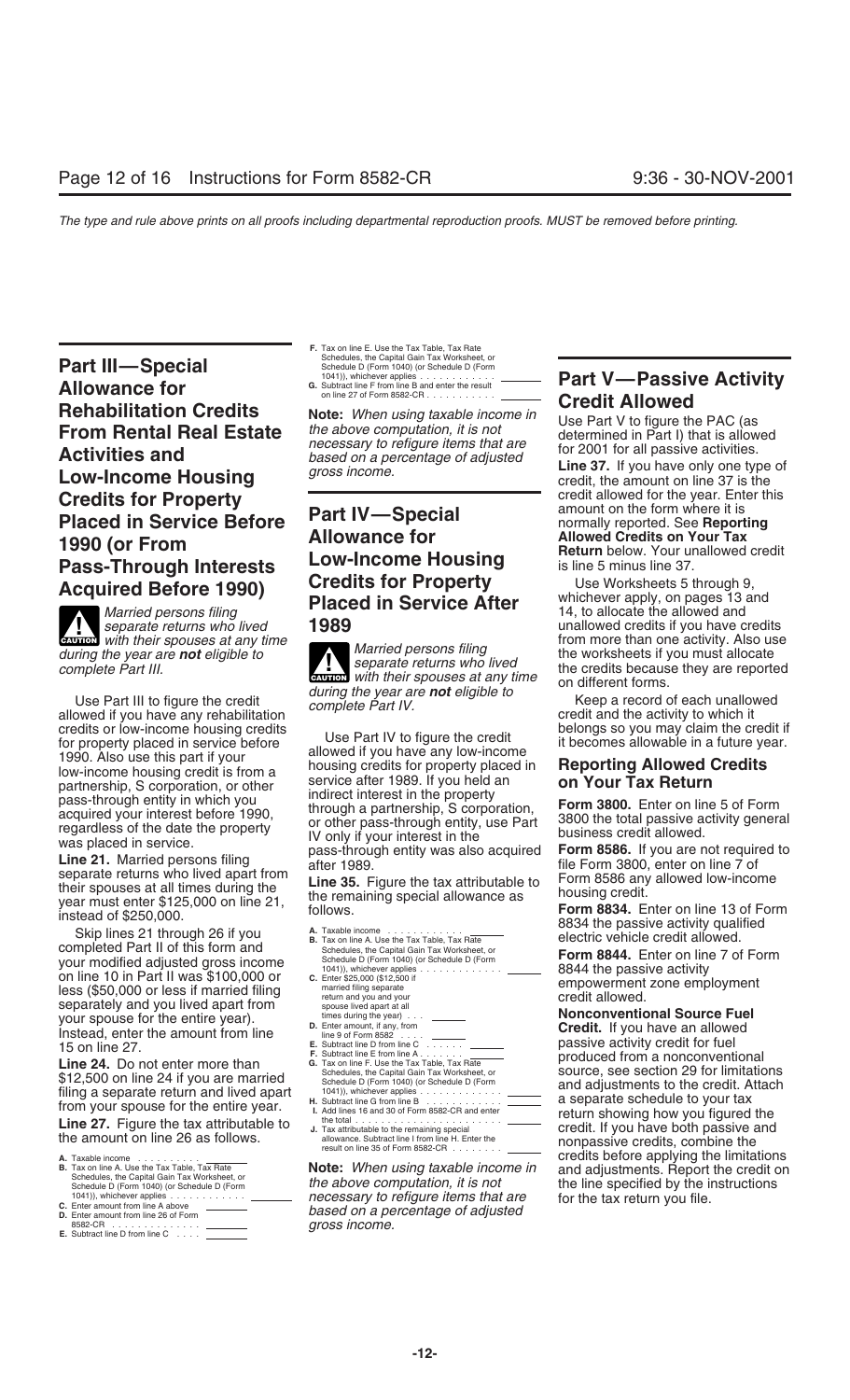### **Instructions for Worksheet 5**

Complete Worksheet 5 if you have an amount on line 1c of Form 8582-CR and you have credits from more than one activity.

**Column (a).** Enter the credits from Worksheet 1, column (c), in column (a) of this worksheet.

**Column (b).** Divide each of the credits shown in column (a) by the total of the credits in column (a) and enter the ratio for each of the activities in column (b). The total of all the ratios must equal 1.00.

**Column (c).** Multiply line 16 of Form 8582-CR by the ratios in column (b) and enter the result in column (c). If the total of this column is the same as the total of column (a), all credits for the activities in column (a) of this worksheet are allowed. Report them on the forms normally used, and complete Worksheet 6 if you have credits shown in Worksheet 2. Also complete Worksheet 7 or 8 if you have credits shown in Worksheet 3 or 4. If the total of column (a) is more than the total of column (c), complete column (d).

**Column (d).** Subtract column (c) from column (a) and enter the result in this column. Also enter the name of each activity and the form the credit is reported on in Worksheet 8 and enter the amount from column (d) of this worksheet in column (a) of Worksheet 8. Also complete Worksheet 6 or 7 if you have credits on line 2c or 3c of Form 8582-CR.

### **Worksheet 5 for Credits on Line 1a or 1b** (keep for your records)

| <b>Name of Activity</b> | Form To Be<br>Reported on | (a) Credits | (b) Ratios | (c) Special<br>Allowance | (d) Subtract<br>column (c) from<br>column (a) |
|-------------------------|---------------------------|-------------|------------|--------------------------|-----------------------------------------------|
|                         |                           |             |            |                          |                                               |
|                         |                           |             |            |                          |                                               |
|                         |                           |             |            |                          |                                               |
|                         |                           |             |            |                          |                                               |
|                         |                           |             |            |                          |                                               |
| <b>Totals</b>           |                           |             | 1.00       |                          |                                               |

### **Instructions for Worksheet 6**

Complete Worksheet 6 if you have an amount on line 2c of Form 8582-CR and you have credits from more than one activity.

**Column (a).** Enter the credits from Worksheet 2, column (c), in column (a) of this worksheet.

**Column (b).** Divide each of the credits shown in column (a) by the total of the credits in column (a) and enter the ratio for each of the activities in column (b). The total of all the ratios must equal 1.00.

**Column (c).** Multiply line 30 of Form 8582-CR by the ratios in column (b) and enter the result in column (c). If the total of this column is the same as the total of column (a), all credits for the activities in column (a) of this worksheet are allowed. Report them on the forms normally used, and complete Worksheet 7 or 8 if you have credits shown in Worksheet 3 or 4 or amounts in column (d) of Worksheet 5. If the total of column (a) is more than the total of column (c), complete column (d).

**Column (d).** Subtract column (c) from column (a) and enter the result in this column. Also enter the name of each activity and the form the credit is reported on in Worksheet 8 and enter the amount from column (d) of this worksheet in column (a) of Worksheet 8.

### **Worksheet 6 for Credits on Line 2a or 2b** (keep for your records)

| worksheet o for Credits on Line za or zb |                           |             |            |                                 | (Keep for your records)                       |
|------------------------------------------|---------------------------|-------------|------------|---------------------------------|-----------------------------------------------|
| <b>Name of Activity</b>                  | Form To Be<br>Reported on | (a) Credits | (b) Ratios | (c) Special<br><b>Allowance</b> | (d) Subtract<br>column (c) from<br>column (a) |
|                                          |                           |             |            |                                 |                                               |
|                                          |                           |             |            |                                 |                                               |
|                                          |                           |             |            |                                 |                                               |
|                                          |                           |             |            |                                 |                                               |
|                                          |                           |             |            |                                 |                                               |
| <b>Totals</b>                            |                           |             | 1.00       |                                 |                                               |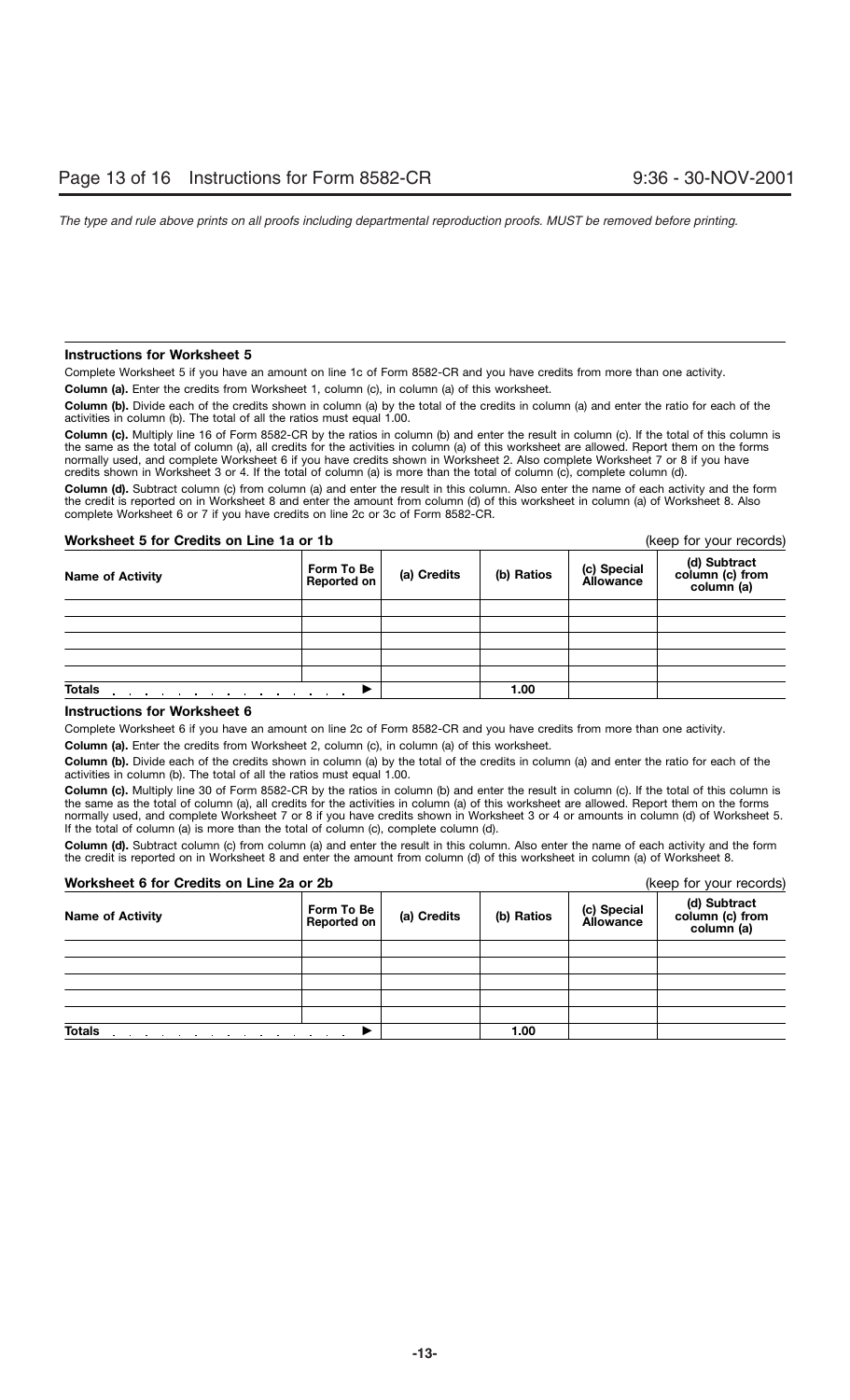### **Instructions for Worksheet 7**

Complete Worksheet 7 if you have credits on line 3c of Form 8582-CR and you have credits from more than one activity.

**Column (a).** Enter the credits from Worksheet 3, column (c), in column (a) of this worksheet.

**Column (b).** Divide each of the credits shown in column (a) by the total of the credits in column (a) and enter the ratio for each of the activities in column (b). The total of all the ratios must equal 1.00.

**Column (c).** Multiply line 36 of Form 8582-CR by the ratios in column (b) and enter the result in column (c). If the total of this column is the same as the total of column (a), all credits for the activities in column (a) of this worksheet are allowed. Report them on the forms normally used, and complete Worksheet 8 if you have credits shown in Worksheet 4 or amounts in column (d) of Worksheet 5 or 6. If the total of column (a) is more than the total of column (c), complete column (d).

**Column (d).** Subtract column (c) from column (a) and enter the result in this column. Also enter the name of each activity and the form the credit is reported on in Worksheet 8 and enter the amount from column (d) of this worksheet in column (a) of Worksheet 8.

### **Worksheet 7 for Credits on Line 3a or 3b Credity and Credity Credit Credit Credit Credit Credit Credit Credit C**

| <b>Name of Activity</b>                                           | Form To Be<br>Reported on | (a) Credits | (b) Ratios | (c) Special<br>Allowance | (d) Subtract<br>column (c) from<br>column (a) |
|-------------------------------------------------------------------|---------------------------|-------------|------------|--------------------------|-----------------------------------------------|
|                                                                   |                           |             |            |                          |                                               |
|                                                                   |                           |             |            |                          |                                               |
|                                                                   |                           |             |            |                          |                                               |
|                                                                   |                           |             |            |                          |                                               |
|                                                                   |                           |             |            |                          |                                               |
| <b>Totals</b><br>the control of the control of the control of the |                           | 1.00        |            |                          |                                               |

### **Instructions for Worksheet 8**

Complete Worksheet 8 if you have credits on line 4c of Form 8582-CR from more than one activity or reported on different forms or you have amounts in column (d) of Worksheets 5, 6, or 7.

**Column (a).** Enter the amounts, if any, from column (c) of Worksheet 4 and column (d) of Worksheets 5, 6, and 7.

**Column (b).** Divide each of the credits in column (a) by the total of all the credits in column (a). The total of all the ratios must equal 1.00.

**Column (c).** Complete the following computation:

- **A.** Enter line 5 of Form 8582-CR
- **B.** Enter line 37 of Form 8582-CR . . . . . . . . . . . . . -
- **C.** Subtract line B from line A

Multiply line C by the ratios in column (b) and enter the results in column (c). Complete Worksheet 9 to determine the credits allowed for 2001.

### **Worksheet 8—Allocation of Unallowed Credits** (keep for your records)

**(a) Credits (b) Ratios (c) Unallowed Credits Form To Be Name of Activity Totals** . . . . . . . . . . <u>. . . . . . ▶</u> **1.00** 

### **Instructions for Worksheet 9**

**Column (a).** Enter all the activities shown in Worksheet 8. The credits entered in column (a) of this worksheet are the credits shown in column (c) of Worksheets 1, 2, 3, and 4 for the activities listed in Worksheet 8.

**Column (b).** Enter the amounts from column (c) of Worksheet 8 in this column. These are your **unallowed credits for 2001.**

**Column (c).** Subtract column (b) from column (a). These are the **allowed credits for 2001.** Report the amounts in this column on the forms normally used. See **Reporting Allowed Credits on Your Tax Return** on page 12.

### **Worksheet 9—Allowed Credits** (keep for your records)

|                         | $100p$ ior your rooordo)    |             |                       |                     |
|-------------------------|-----------------------------|-------------|-----------------------|---------------------|
| <b>Name of Activity</b> | Form To Be<br>Reported on   | (a) Credits | (b) Unallowed Credits | (c) Allowed Credits |
|                         |                             |             |                       |                     |
|                         |                             |             |                       |                     |
|                         |                             |             |                       |                     |
|                         |                             |             |                       |                     |
|                         |                             |             |                       |                     |
| <b>Totals</b>           | and the control of the con- |             |                       |                     |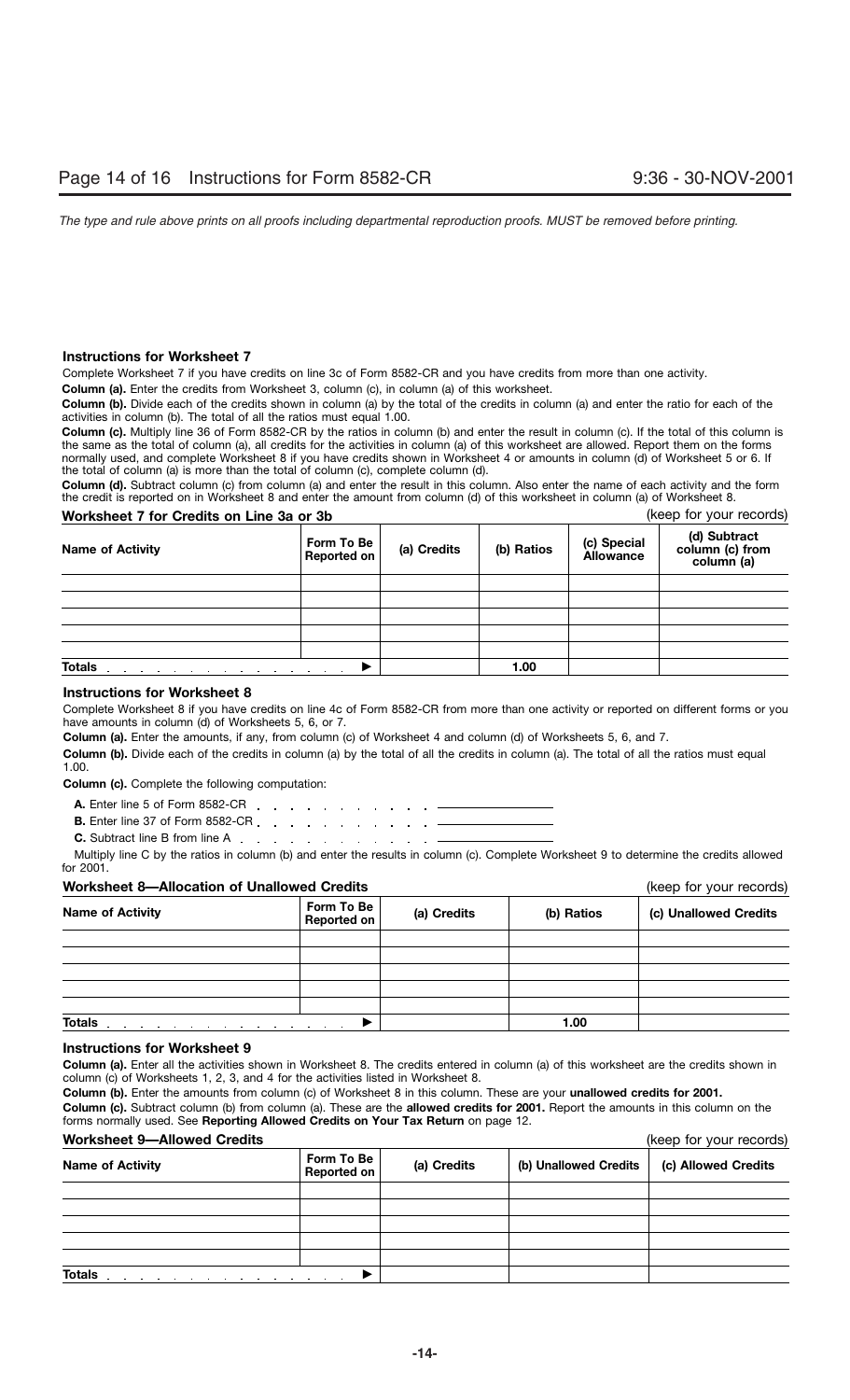includes any national securities with passive activity credits (including exchange and any local exchange prior year unallowed credits) by

of interests have a readily available,<br>
respuesting the property placed in service before<br>
respuesting and only the property placed in service before<br>
sell or exchange their interests<br>
through a public means of obtaining<br>

A credit from a passive activity held<br>through a PTP is allowed to the<br>passive income from that partnership.<br>In addition, rehabilitation credits and<br>low-income housing credits and<br>through PTPs are allowed to the<br>through PTP Extent of any special allowance that<br>
extent of any special allowance that<br>
to the special allowance that<br>
to the special allowance available for<br>
losses and credits from rental real<br>
estate activities not owned through<br>
e

*the following steps to figure the* rental real estate activities of PTPs, forms normally used. Keep a record *passive activities held through PTPs.* property placed in service before

interests are traded on an established Complete Steps 1 and 2 only if you service) allowed under the special<br>securities market or are readily have net passive income from a PTP allowance are the smaller of the total securities market or are readily *have net passive income from a PTP* allowance are the smaller of the to<br>tradable on a secondary market (or with passive activity credits (including credits from Step 3 or the amount

**Step 1.** Figure the tax attributable to than Step 3, allocate the amount in net passive income from each PTP Step 4 pro rata to the credits from An established securities market net passive income from each PTP Step 4 pro rata to the includes any national securities with passive activity credits (including each PTP in Step 3.

each PTP in which you acquired your worksheet. The result is the tax<br>interest before 1990 (regardless of attributable to the special allowance<br>the date placed in service) to the available for the credits in Step 6. **Credits From PTPs** the date placed in service) to the available for the credits in Step 6.<br>A credit from a passive activity held extent of the tax, which was figured in

**Do not** enter credits from attributable to the special allowance **Step 10.** Figure the allowed and *PTPs on the worksheets or on* available for the credits in Step 3. In unallowed credits from each PTP. available for the credits in Step 3. **CAUTION FOREX CAUTION FOREX CAUTION CAUTION Form 8582-CR.** Instead, use **Step 5.** Rehabilitation credits from **Report the allowed credits on the** low-income housing credits for **the unallowed credits to be carried**<br>
property placed in service before **the incore of the 2002**.

**Publicly Traded Computation of Allowed** 1990 by PTPs, and low-income<br> **Particle (PTP) Ressive Activity Credits** busing credits from PTPs in which **Partnerships (PTPs) Passive Activity Credits** *Partnerships (PTPs* in which **Passive Activity Credits** *Pacifical partnerships in which* **PTPs** *Pacifical pacifical partnership whose* **PTPs** *Pacifical pacifical pacific* A PTP is a partnership whose **From PTPs** 1990 (regardless of the date placed in *tradable on a secondary market (or amount prior year unallowed credits (including* credits from Step 3 or the amount its substantial equivalent).<br>its substantial equivalent).<br>**Step 1** Figure the tax attributable to then S

exchange and any local exchange<br>
expected under the Securities in the worksheet in the line eights shown in the<br>
Exchange Act of 1934 or exempted<br>
from registration because of the Sinstructions on credits (including prior